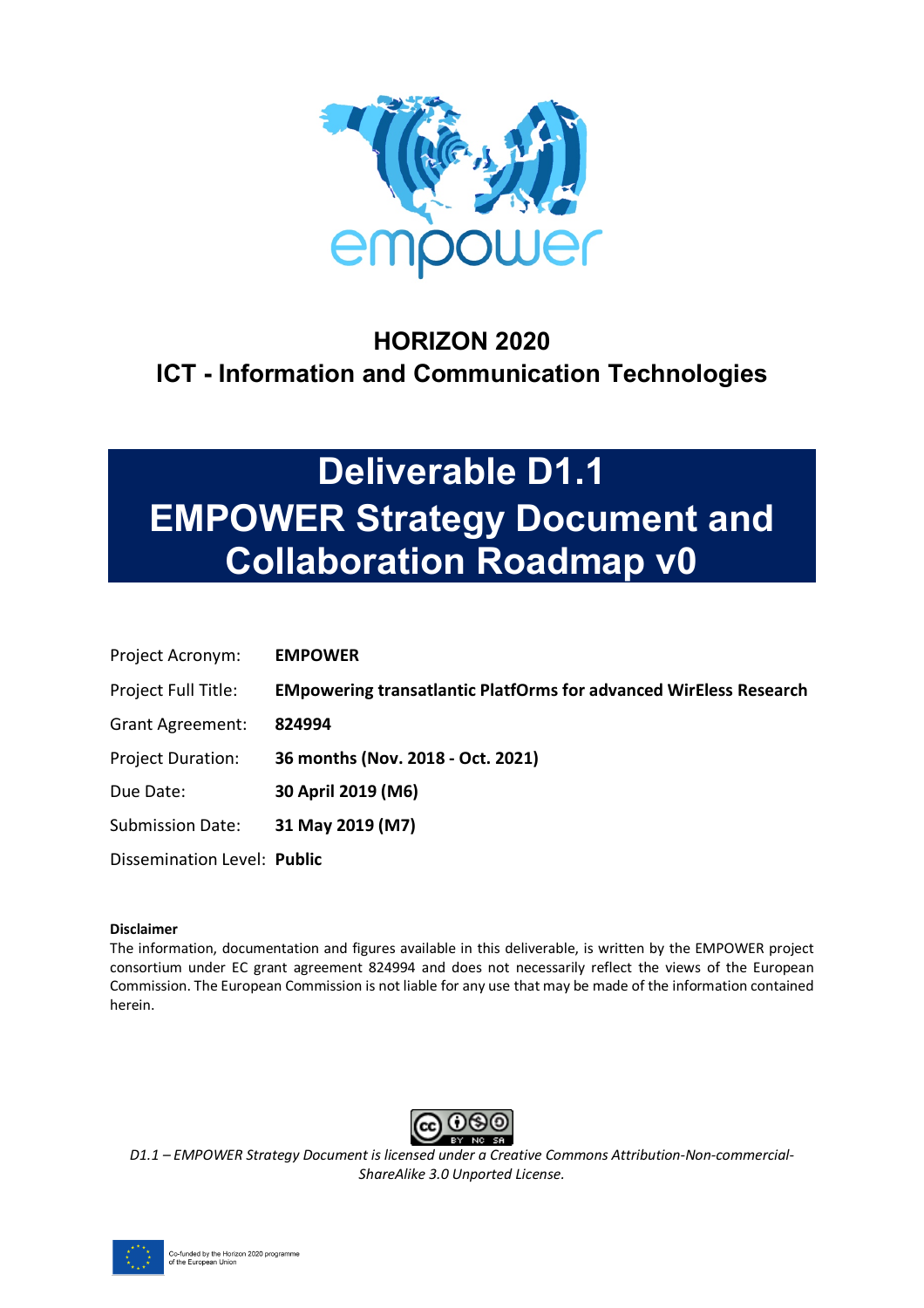

# **History**

| Version | Author                   | Date       | <b>Status</b>                      |
|---------|--------------------------|------------|------------------------------------|
| 0.1     | Antonio de la Oliva      | 01/03/2019 | <b>Initial Draft</b>               |
| 0.2     | Antonio de la Oliva      | 24/04/2019 | Final version ready for submission |
|         | Arturo Azcorra           |            |                                    |
|         | Serge Fdida              |            |                                    |
|         | Didier Bourse            |            |                                    |
|         | Per Hjalmar Lehne        |            |                                    |
|         | Stavroula Maglavera      |            |                                    |
|         | Alain Mourad             |            |                                    |
|         | Raymonf Knopp            |            |                                    |
| 1.0     | <b>Emilie Mespoulhes</b> | 31/05/2019 | Final version submitted            |

# **Abstract**

This document presents the initial version of the EMPOWER Strategy Document and Collaboration Roadmap. This initial version is the result of the discussion on the first six months of the Project and includes the initial strategy for collaboration and the planned roadmap/agenda of activities and collaboration opportunities for the short term. This document focuses on the definition of the key challenges to overcome for a fruitful collaboration and a deep analysis of the different actors involved in the research on advance wireless communication platforms.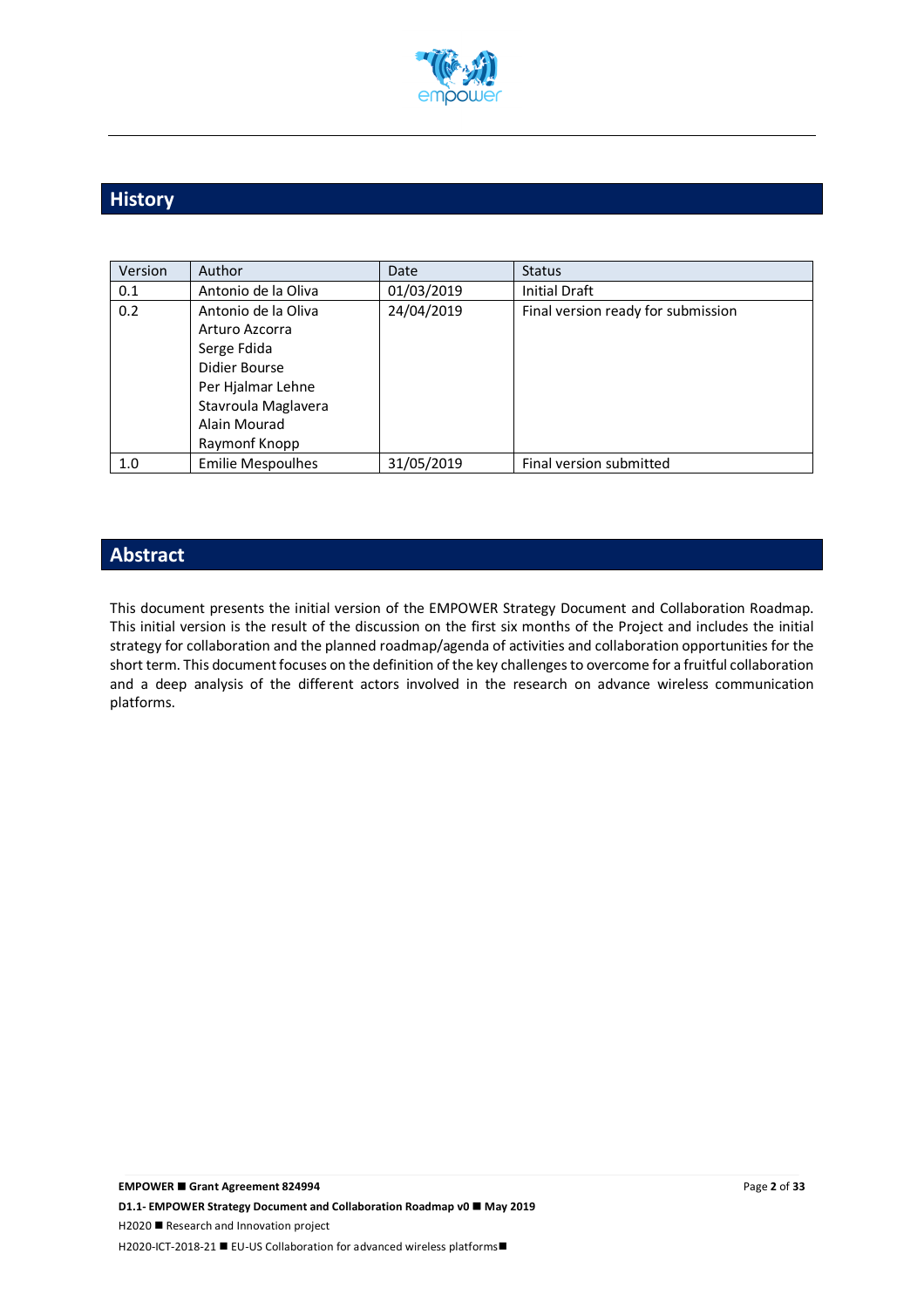

# **Table of Contents**

| 1.                                           |                                                                         |  |  |  |  |
|----------------------------------------------|-------------------------------------------------------------------------|--|--|--|--|
| 2.<br>2.1<br>2.2<br>2.3<br>2.4<br>2.5<br>2.6 | FOSTERING COLLABORATION THROUGH DISSEMINATION AND COMMUNITY BUILDING5   |  |  |  |  |
| 3.<br>3.1                                    | CONCLUSIONS FROM THE EMPOWER-PAWR JOINT MEETING (29/04/2019, PARIS)  10 |  |  |  |  |
| 4.                                           |                                                                         |  |  |  |  |
| 5.                                           |                                                                         |  |  |  |  |
| 6.                                           |                                                                         |  |  |  |  |
| 7.                                           | ANNEX III: EMPOWER-PAWR JOINT MEETING: NOTES AND ACTIONS POINTS  30     |  |  |  |  |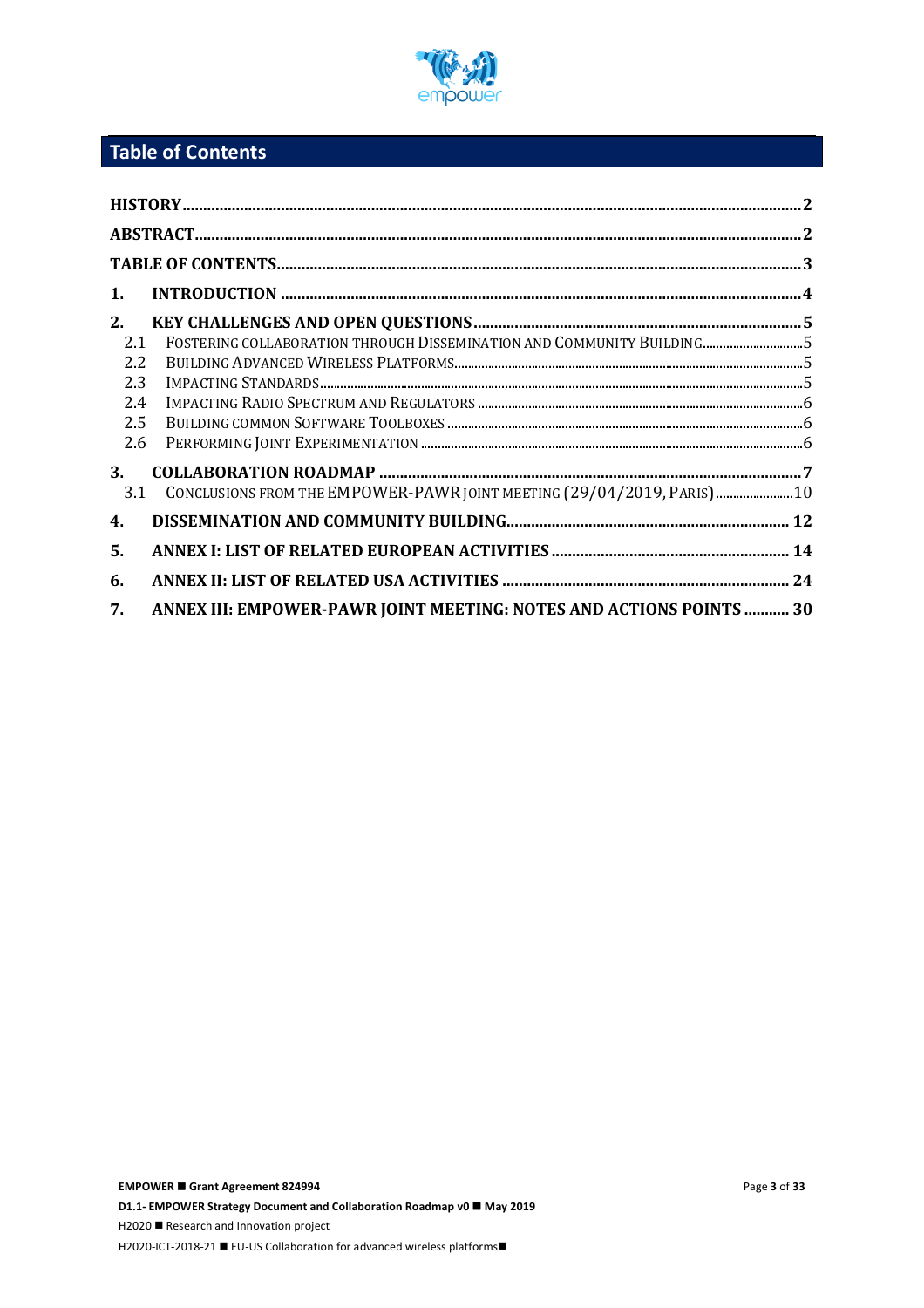

# **1. Introduction**

The overarching aim of EMPOWER is to reinforce the cooperation between the EU and the US towards establishing a collaborative transatlantic community on the new connectivity frontiers beyond 5G. Our ambition is to create the conditions to accelerate the joint development of the associated advanced wireless platforms. EMPOWER follows and builds on the recurrent dialogue between the EU and the US regarding Advanced Networking Platforms as presented in the "Report from the EU/US Future Networks Workshop", dated November 11, 2017. EMPOWER targets the creation of a joint EU-US advanced wireless ecosystem for (i) bridging the relevant EU-US Wireless communities and stakeholders, such as scientific researchers, platform engineers, standardization experts, regulators, and product incubators, (ii) developing a strategic EU-US collaboration agenda and (iii) supporting its execution based on common EU-US roadmaps spanning advances in scientific knowledge, platforms and testbeds, standards and regulations. EMPOWER foresees twinning with initiatives funded by the US NSF addressing this objective, in particular entities participating in the NSF Programme for Advanced Wireless Research (PAWR).

The objectives of the EMPOWER Strategy Document are the following:

- Engage with the EU-US communities working on Advanced Wireless Platforms research and development, in particular the US NSF PAWR and the EU H2020/Horizon Europe.
- Develop and recommend a common EU-US strategic collaboration agenda on Advanced Wireless Platforms.

The main expected impact of this document is to offer instruments for inducing collaboration targeting wireless and networks experimentation on both ends of the Atlantic, anticipating the future challenges in wireless networking and accelerating the related research agenda. This will be achieved (i) by stimulating interaction through transatlantic workshops conceived to raise awareness about technological advances, (ii) cataloguing and documenting software and deployment tools, (iii) stimulating joint developments and experimentations to address identified common challenges, and (iv) identifying standardization opportunities and dissemination/demonstration avenues to encourage industrial interest.

An important output of EMPOWER will be in the form of recommendations on technologies and experimentation methodologies and tools for future wireless experimentation objectives. EMPOWER will promote the use of test platforms and work with the community to make experiments simpler. This will assist in providing coordination between EU (Horizon Europe) and US NSF programmes for future individual and joint calls.

Worth noting that this document has been built considering other efforts from the 5G-PPP on cartographies and analysis of current research efforts for 5G and beyond 5G. Most notably the Platforms Cartography (https://5gppp.eu/5g-ppp-platforms-cartography/) developed by the Trials WG of the 5G-PPP.

The rest of this document is structured as follows. Section 2 presents the main challenges associated to the building of the transatlantic collaboration. Section 3 presents the Collaboration Roadmap, together with the list of already executed actions and the planned ones. Section 4, focuses on dissemination and community building activities, presenting a summary of the achievements discussed in D4.1. Finally, Annex I and II provide a comprehensive analysis of the actors involved in Advance Wireless research at both sides of the Atlantic.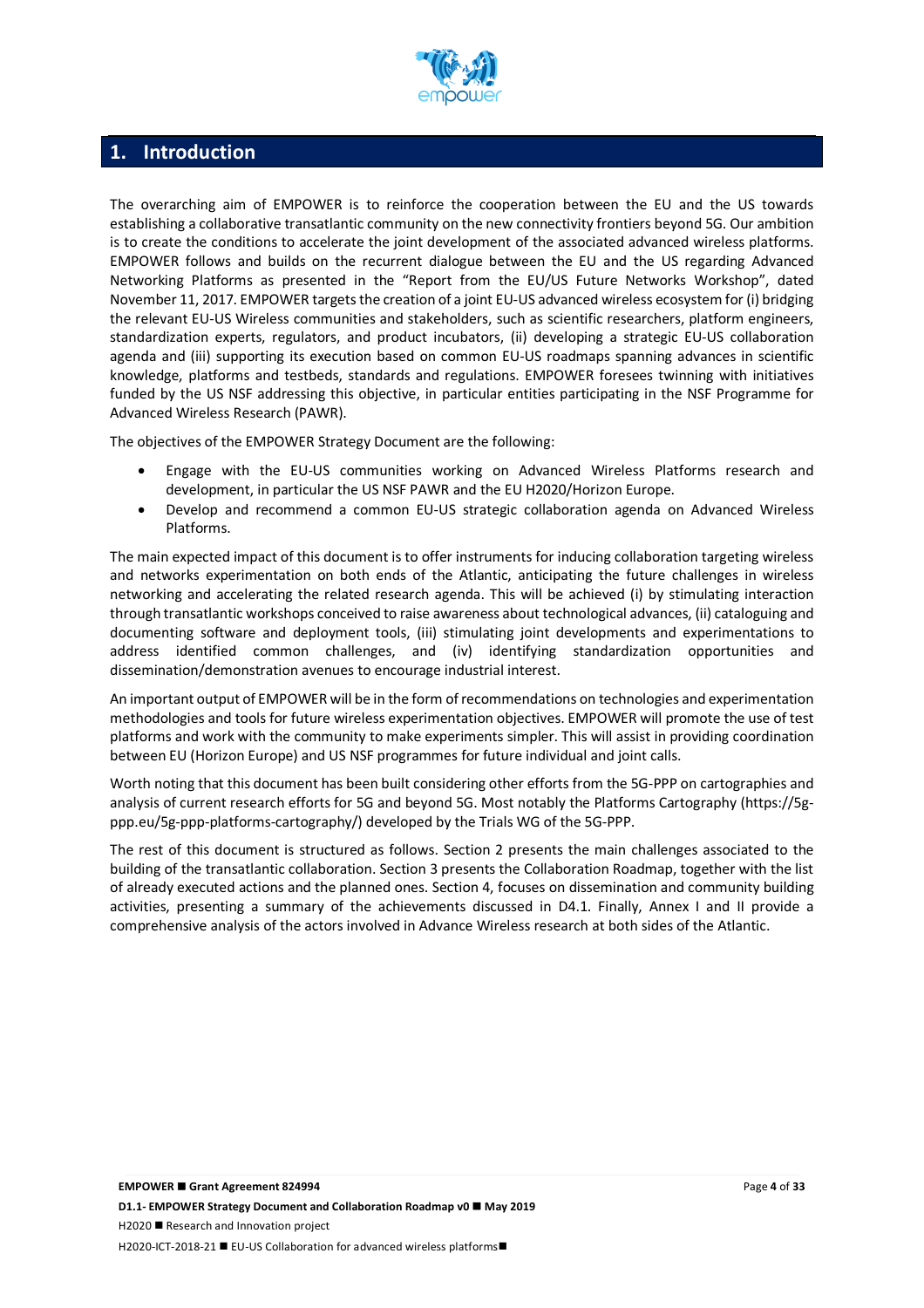

# **2. Key Challenges and open questions**

This section presents the different challenges identified to foster the collaboration in the research area of Advanced Wireless Platforms for 5G and Beyond. The challenges are structured in six key areas of collaboration:

- Foster collaboration through Dissemination and Community Building
- Building Advance Wireless Platforms
- Impacting Standards
- Impacting Radio Spectrum and Regulators
- Building common Software Toolboxes
- Performing Joint Experimentation

This initial version of the EMPOWER Strategy Document limits itself on the presentation of the key questions or challenges which need to be solved in order to foster collaboration on advance wireless platforms across the Atlantic. Future versions of this document will focus on how each question can be tackled.

# **2.1 Fostering collaboration through Dissemination and Community Building**

The building of strong relations and community around the development and research on advance wireless platforms is a key outcome of EMPOWER. In the following we present some key challenges to be addressed in order to build such relationship:

- 1. What are the key actors that we need to involve in Europe and USA to foster collaboration between both regions in the topic of Advanced Wireless research?
- 2. How do we engage communities at both sides of the Atlantic to foster collaboration between them?
- 3. How can we support joint activities, how to mobilize the resources made available for that purpose?
- 4. What are the events with higher presence of researchers from EU and USA on the Advanced Wireless communications topic?

# **2.2 Building Advanced Wireless Platforms**

Advance wireless platforms development is key for reaching a predominant position in the next generation of wireless technologies. The level of complexity of wireless systems have reached a momentum where the testing and validation of key elements, confronting them with the requirements of their potential users is needed to understand their dynamics and to find possible bottlenecks. As such, we present next a list of challenges and potential questions to be developed further:

- 1. What kind of experimentation are researchers looking at?
- 2. What are the needs from researchers, is only PHY research look for or research in control approaches is also needed?
- 3. What kind of hardware is the best to build such a platform?
- 4. Can we federate domains at both sides of the Atlantic to cover gaps in the deployment of the platforms?
- 5. What is the best way of connecting the platforms?
- 6. Is there some way of connecting with industry, is pre-commercial hardware of any use?
- 7. Who are the users of the platforms? In Europe we are very focused on verticals, for Beyond 5G will it be the same?
- 8. What components should be available in the platforms? Only PHY, MAC? Complete end to end, Core?

# **2.3 Impacting Standards**

Market is dominated by standards. The collaboration among Europe and USA surely will cover basic research but needs also to reach further into the development of joint standardization initiatives and efforts. Although we acknowledge the complexity of working in a world dominated by large companies, we think EMPOWER can help to foster collaboration in the standards framework: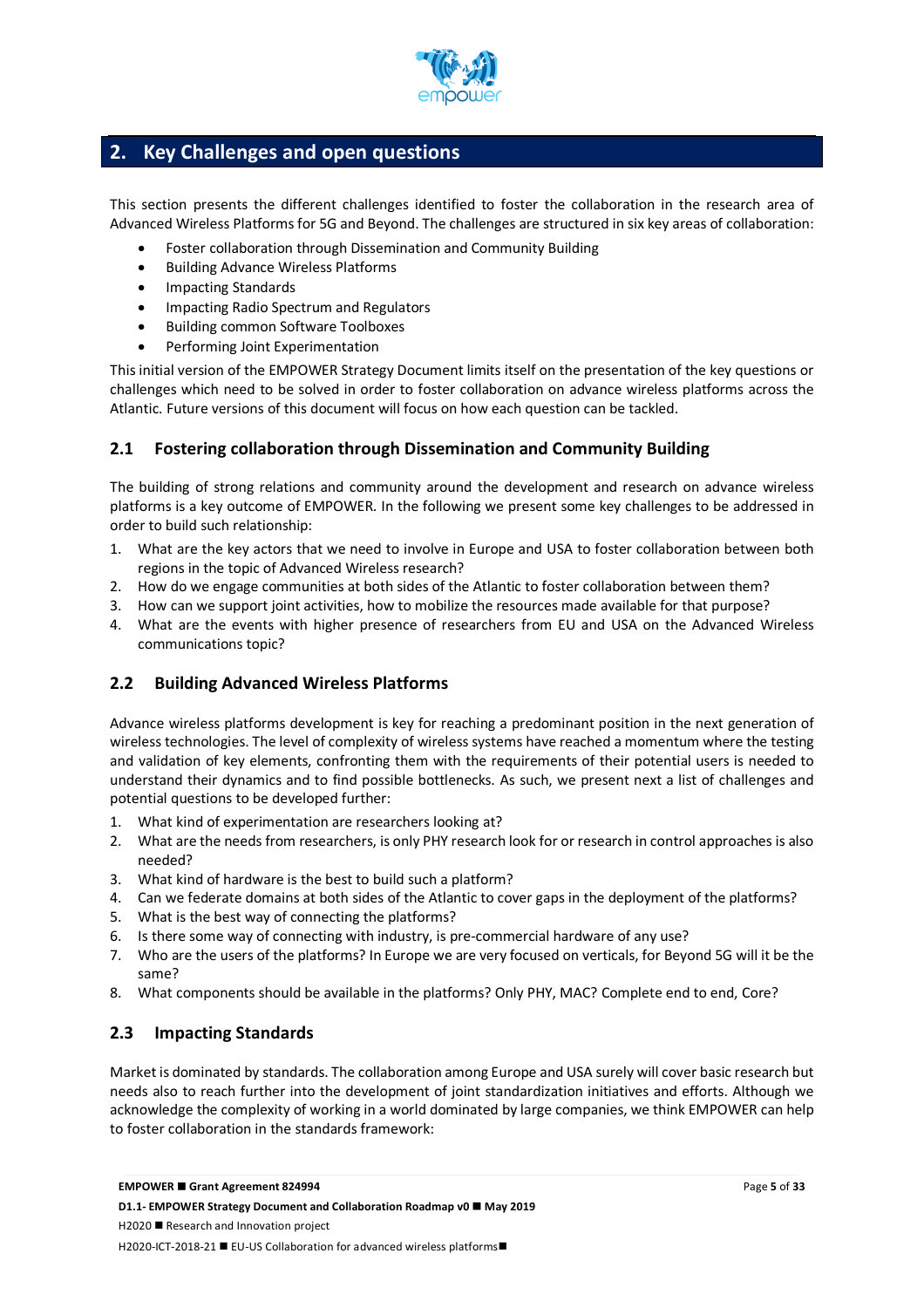

- 1. How do we liaise with standardization bodies, considering international reach?
- 2. How we overcome the fact that companies will not consider join work or join licensing if they can avoid it
- 3. How do we set up a strategy for standards development?
- 4. What are the key standards for Beyond 5G research?

## **2.4 Impacting Radio Spectrum and Regulators**

Platform based research on wireless technologies involves spectrum and frequencies in many ways. First, to perform experiments, platform owners and researchers depend on the access to vacant spectrum whether it is for propagation and channel studies, or for system development and performance studies. Second, for wireless research to be relevant, choosing the right frequency bands must be based on regulatory trends foreseen. Thus, global and regional spectrum policies should advice on the most likely frequency bands for future use. Third, spectrum management may be based on licensed or unlicensed approaches, and more advanced spectrum sharing methods are constantly being considered by the regulators, based on e.g. cognitive radio and AImethods. Recognizing the high importance of spectrum issues for the EMPOWER strategy discussion, the following questions can be defined:

- 1. Which new spectrum bands are being considered for the 5G evolution?
- 2. Will new and relevant spectrum bands be available for research and experimentation in Europe and US before licensed to operational use?
- 3. What are the spectrum regulation trends pointing forward?
- 4. Will EU and US work towards a harmonization, both on specific frequency bands and conditions for usage?
- 5. Will there be reserved bands for e.g. propagation studies?
- 6. What will come out from WRC-19 related to spectrum beyond 5G and what will be the agenda for WRC-22?
- 7. How can we influence spectrum regulations for the purpose of good conditions for research and experimentations?

### **2.5 Building common Software Toolboxes**

Researchers will highly benefit from the existence of a set of common tools and software toolboxes that can be used for experimentation in all the different platforms. The building of this common set of tools is very challenging due to the different nature of the platforms and the wide variety of experiments. The following open questions try to put some light on the challenges:

- 1. What kind of tools are being used in the current platforms
- 2. What of them are OpenSource or can be used without licensing
- 3. How can we setup a common toolbox and common usage patterns so experiments can be replicated
- 4. How do we manage the results obtained? Open Data? Will this be ok for industries or even academics? What kind of online support do we need for Open Data? What kind of access to the data do we support?

### **2.6 Performing Joint Experimentation**

The objective of the collaboration between USA and EU geographical areas in the development of advanced wireless platforms make sense if a common set of joint technologies can be developed and validated across the different platforms. As such, the key question to be answered is what the common scenarios of interest across the two communities are and how can this scenario be validated. Currently the platforms developed across both regions, the ICT-17 projects in Europe and the PAWR platforms in USA are still not aligned in technologies. Therefore, careful planning of experiments, to exploit such heterogeneity and complementarities must be encouraged.

Following this line of thought, the key questions, which answer must be pursued in this domain are:

- 1. Are there interesting use cases that can be validated across the EU and USA domains?
- 2. What kind of remote access to the platforms can be supported?
- 3. How do we ensure replicability of experiments across sites?
- 4. Identify the main target groups and communities.

#### **EMPOWER ■ Grant Agreement 824994**

**D1.1- EMPOWER Strategy Document and Collaboration Roadmap v0 ■ May 2019**  $H2020$  **Research and Innovation project** H2020-ICT-2018-21 ■ EU-US Collaboration for advanced wireless platforms■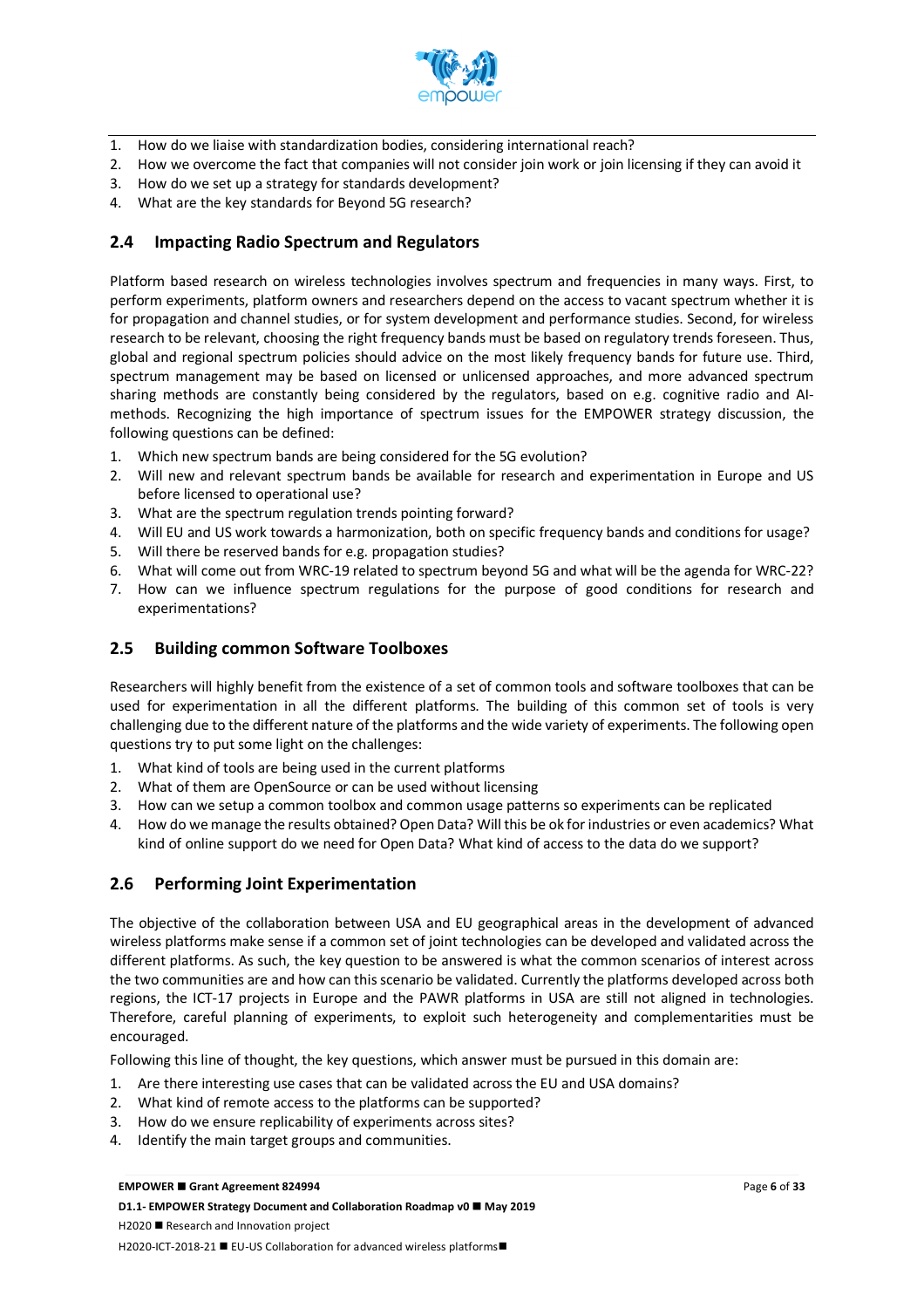

# **3. Collaboration Roadmap**

Figure 3-1 shows all the activities, conferences and meeting EMPOWER is organizing and participating during the first year of the project with the aim to foster a networking collaboration related to 5G including the most important actors working in this field.



*Figure 3-1: Collaboration Roadmap*

Table 3-1 presents a detailed view of all the collaboration activities performed up to April 2019 and the future activities already planned for the near future.

|  |  | Table 3-1: Detailed list of collaboration activities |  |
|--|--|------------------------------------------------------|--|
|  |  |                                                      |  |

| <b>EVENT</b>                 | <b>DATE AND</b><br><b>LOCATION</b>                       | <b>EMPOWER PARTICIPATION</b>                                                                                                                                                                                                                                                                                                                                                                                                                                                                                                                                               |
|------------------------------|----------------------------------------------------------|----------------------------------------------------------------------------------------------------------------------------------------------------------------------------------------------------------------------------------------------------------------------------------------------------------------------------------------------------------------------------------------------------------------------------------------------------------------------------------------------------------------------------------------------------------------------------|
| <b>Kick off meeting</b>      | November 28 <sup>th</sup><br>2018<br>Paris, France       | Consortium participants: SU, UC3M, UTH, EURECOM,<br>IDG, NBLF, TELENOR and PAWR.                                                                                                                                                                                                                                                                                                                                                                                                                                                                                           |
| <b>Mobile World Congress</b> | February 25-28 <sup>th</sup><br>2019<br>Barcelona, Spain | <b>Invited Panel</b><br>February 25th, 2019<br>Moderator: Robert Gazda, VP of Interdigital<br>Panelists:<br>Rolf Schuster. Director, Open Edge Computing<br>Initiative<br>Laurent Depersin. Director Research and Innovation<br>HOME Lab, Technicolor<br>Arturo Azcorra. Director of IMDEA and VP and Co-<br>Founder, 5TONIC<br><b>Todd Spraggins</b><br>Strategy Director, Communications Global Business<br>Unit, Oracle<br>Dirk Trossen<br>Senior Principal Engineer, InterDigital and FLAME<br><b>Technical Manager</b><br><b>Invited Panel</b><br>February 26th, 2019 |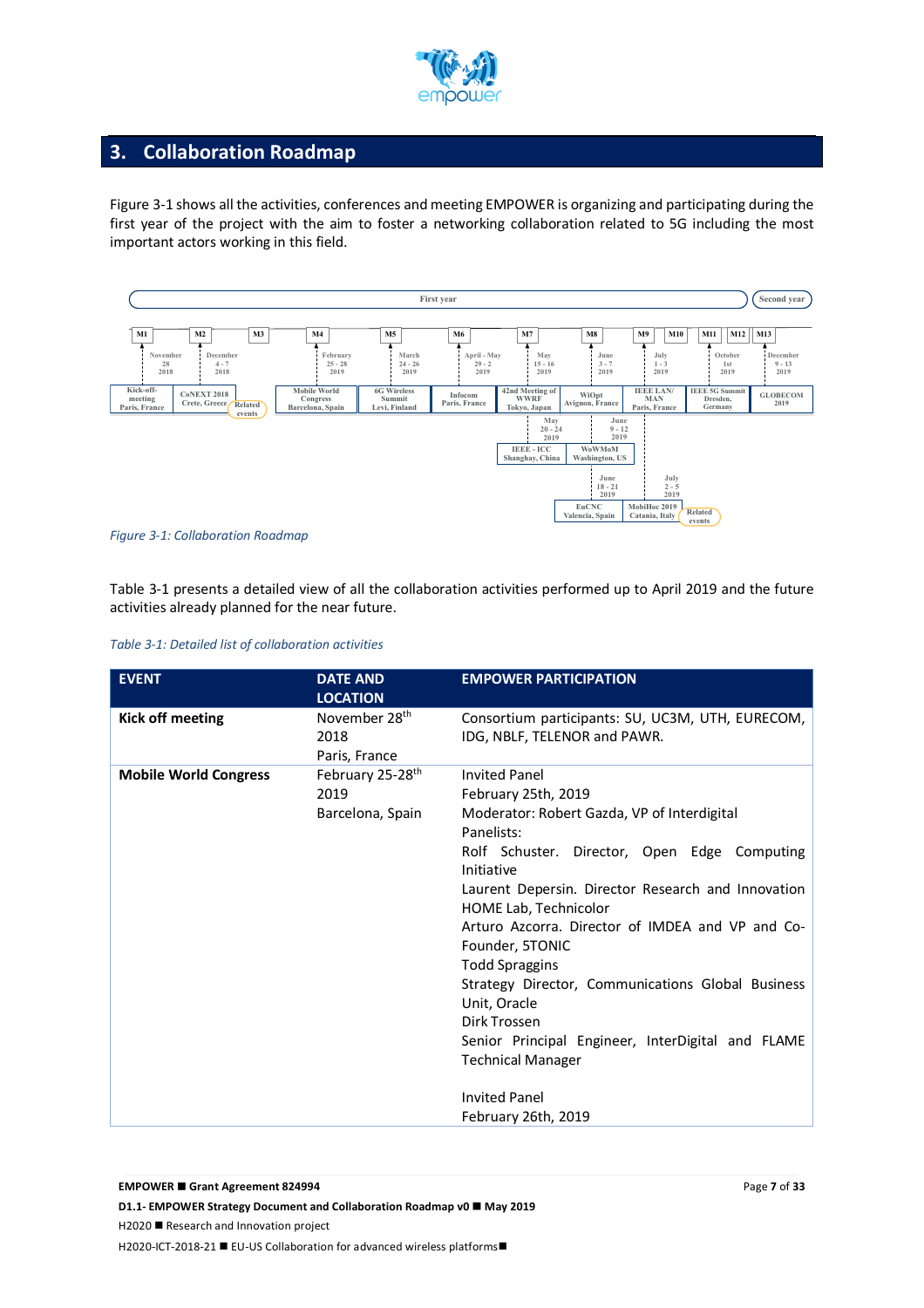

|                                  |                                                 | Moderator: Phil Kendall, Executive Director of the<br>Service Provider Group<br>Panelists:<br>Arturo Azcorra, Vice President of 5TONIC Laboratory<br>Heng Qiu, President of Global Marketing at Huawei<br>Olof Henricsson, Teralytics, Global Head of Business<br>Development<br>More info at:<br>https://www.mwcbarcelona.com/session/capitalising-<br>on-operators-assets-for-the-industry-4-0-value-chain/                                                                                                                                                                                                                                                                                                                                                                                                                                                                                                                                                                                                                                                                                                                                          |
|----------------------------------|-------------------------------------------------|--------------------------------------------------------------------------------------------------------------------------------------------------------------------------------------------------------------------------------------------------------------------------------------------------------------------------------------------------------------------------------------------------------------------------------------------------------------------------------------------------------------------------------------------------------------------------------------------------------------------------------------------------------------------------------------------------------------------------------------------------------------------------------------------------------------------------------------------------------------------------------------------------------------------------------------------------------------------------------------------------------------------------------------------------------------------------------------------------------------------------------------------------------|
| <b>6G Wireless Summit</b>        | March 24-26 <sup>th</sup> 2019<br>Levi, Finland | <b>EMPOWER</b><br>presentation by Dr. Alain<br>Mourad,<br>InterDigital.<br>The presentation focused on showing the whole vision<br>about EMPOWER. What the projects looks for and how<br>could EMPOWER procure the purpose of broad<br>relation collaborations from other entities and<br>testbeds.                                                                                                                                                                                                                                                                                                                                                                                                                                                                                                                                                                                                                                                                                                                                                                                                                                                    |
| <b>INFOCOM</b>                   | April 29th May 2nd<br>2019<br>Paris, France     | The fourteenth edition of this conference, IEEE<br>proposes the exchange between researchers in the<br>field of networking and closely areas.<br>Raymond Knopp from EURECOM society and panelist<br>at Infocom will participate in Panel B: Experimentation<br>Meets Platforms: A Survey of Macro Trends in Mobile<br>Communication Research and Its Impact on Future<br>Testbed Development. Abstract: ""Softwarization" is<br>often referred to as a general paradigm shift in telecom<br>architecture from "boxes" to "functions", and from<br>"protocols" to "APIs". This has profound impact on<br>research testbed platform architecture and its<br>components. The panel begins with exploration of such<br>fundamental advances at all layers and by delving into<br>investigations of the research infrastructures suitable<br>for hosting at-scale experimentation in future mobile<br>architectures, services, and applications, and use of<br>such infrastructures for experimental research using<br>practical examples. The distillation of the lessons<br>learned above are laid out as requirements for future<br>at-scale platforms." |
| 42 <sup>nd</sup> Meeting of WWRF | May 15-16 <sup>th</sup> 2019<br>Tokyo, Japan    | Wireless World Research Forum plan to foster an<br>international<br>discussion<br>through<br>Different<br>5G.<br>countries from Europe, America, Africa and Asia<br>participate in the effort to roll out 5G technologies, and<br>an ongoing debate as to how to meet the requirements<br>of the various vertical industries that will make use of<br>5G.                                                                                                                                                                                                                                                                                                                                                                                                                                                                                                                                                                                                                                                                                                                                                                                              |
| <b>Future Network Summit</b>     | May 22-23th 2019<br>Nanjing, China              | Large venue where main actors in China are present to<br>discuss future trends. Demos and exhibitions are also<br>presented. The inaugural session is hosting some<br>international guest speakers.                                                                                                                                                                                                                                                                                                                                                                                                                                                                                                                                                                                                                                                                                                                                                                                                                                                                                                                                                    |
| IEEE-ICC                         | May 20-24th 2019<br>Shanghai, China             | The International Conference on Communications<br>(ICC) located in Shanghai, China in 2019 will discuss the<br>main and current topics on communications field                                                                                                                                                                                                                                                                                                                                                                                                                                                                                                                                                                                                                                                                                                                                                                                                                                                                                                                                                                                         |

**D1.1- EMPOWER Strategy Document and Collaboration Roadmap v0 ■ May 2019** 

H2020 ■ Research and Innovation project

H2020-ICT-2018-21 ■ EU-US Collaboration for advanced wireless platforms■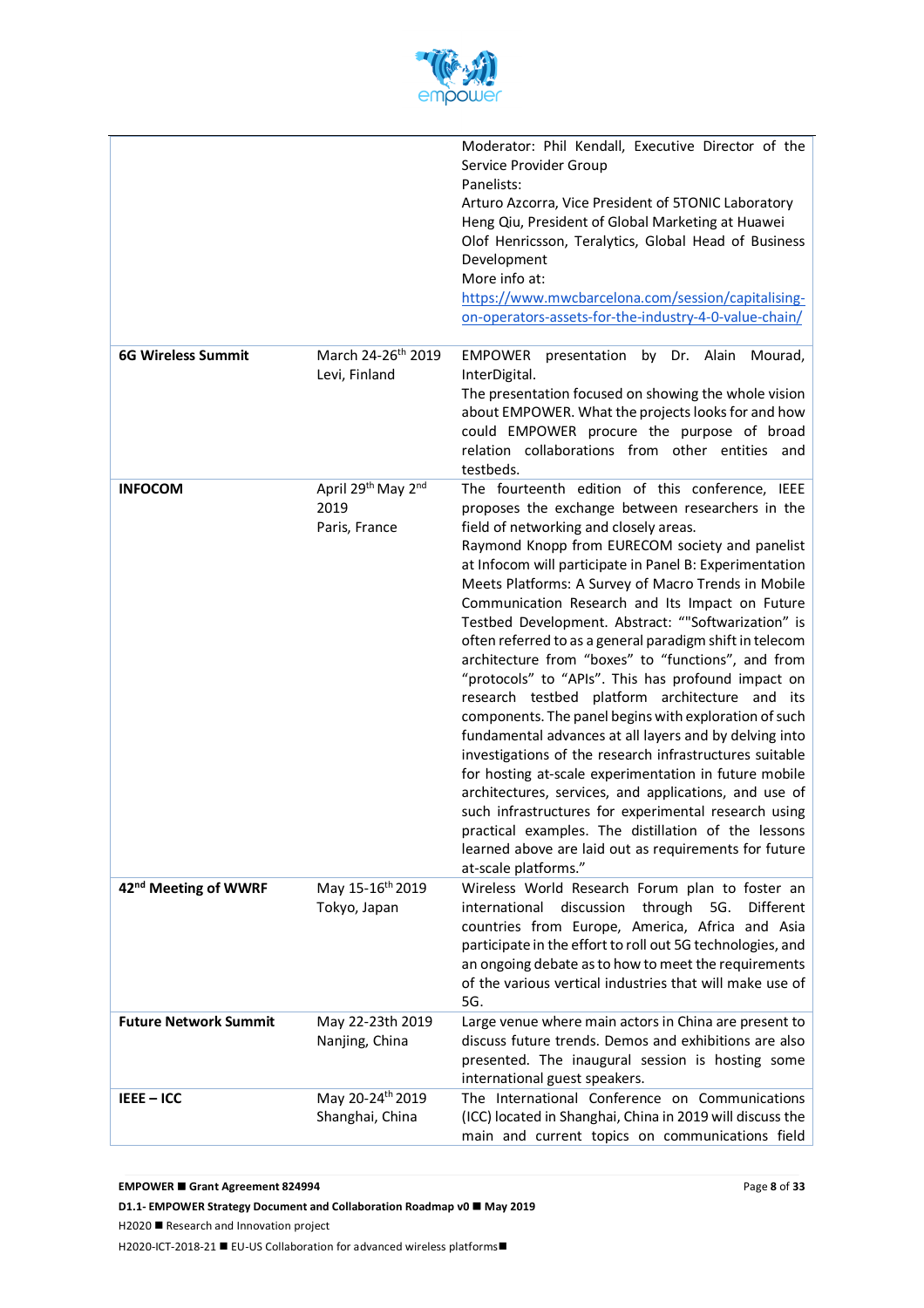

|                               |                                                   | through different workshops, conferences, tutorial and<br>technical symposia.                                                                                                                                                                                                                                                                                                                                                                                                                                                                                                                                                                                                                                                                                                                                                                 |
|-------------------------------|---------------------------------------------------|-----------------------------------------------------------------------------------------------------------------------------------------------------------------------------------------------------------------------------------------------------------------------------------------------------------------------------------------------------------------------------------------------------------------------------------------------------------------------------------------------------------------------------------------------------------------------------------------------------------------------------------------------------------------------------------------------------------------------------------------------------------------------------------------------------------------------------------------------|
| <b>WiOpt</b>                  | June 3-7 <sup>th</sup> 2019<br>Avignon, France    | The 17th International Symposium on Modeling and<br>Optimization in Mobile, Ad hoc, and Wireless Networks<br>high-quality contributions. It welcomes<br>solicits<br>different perspectives, including performance analysis,<br>design, wireless communication,<br>protocol<br>and<br>optimization theory. Contributions to this symposium<br>should improve the state-of-the-art in design, analysis,<br>dimensioning and operations of wireless network by<br>providing insights into theoretical aspects as well as<br>providing practical methods and tools. All forms of<br>wireless networks are of interest: from cellular wide-<br>area and local-area networks to dense and sparse Ad<br>Hoc networks; domain specific vehicular, public-<br>transport and personal-area networks as well as<br>application-specific sensor networks. |
| <b>WoWMoM</b>                 | June 29-12th 2019<br>Washington, US               | IEEE International Symposium on a World of Wireless,<br>Mobile and Multimedia Networks (WoWMoM). The<br>intellectual hub and melting pot of ideas from<br>researchers and practitioners interested in all aspects<br>of wireless, mobile, and multimedia pervasive<br>communications.                                                                                                                                                                                                                                                                                                                                                                                                                                                                                                                                                         |
| <b>5G Global Event/EuCNC</b>  | June 17-21 <sup>th</sup> 2019<br>Valencia, Spain  | EuCNC 2019 is the 28th edition of a successful series of<br>a conference in the field of telecommunications,<br>sponsored by the IEEE Communications Society and<br>the European Association for Signal Processing, and<br>supported by the European Commission.<br>During five days, different panels, conferences and<br>exhibition will take place in Valencia. EMPOWER<br>consortium and their partners will participate to<br>promote their project.                                                                                                                                                                                                                                                                                                                                                                                     |
| <b>IEEE LAN/MAN</b>           | July 1-3rd 2019<br>Paris, France                  | IEEE LANMAN has an established tradition as a forum<br>for presenting and discussing the latest technical<br>advances in local and metropolitan area networking.<br>Prof. Serge Fdida from Sorbonne University, LIP6<br>Laboratory & LINCS and Coordinator of EMPOWER will<br>take part of the forum as keynote speaker.                                                                                                                                                                                                                                                                                                                                                                                                                                                                                                                      |
| MobiHoc 2019                  | July 2-5 <sup>th</sup> 2019<br>Catania, Italy     | International symposium dedicated to addressing<br>challenges in dynamic networks and computing.                                                                                                                                                                                                                                                                                                                                                                                                                                                                                                                                                                                                                                                                                                                                              |
| <b>IEEE 5G Summit Dresden</b> | October 1st 2019<br>Dresden, Germany              | In order to engage industry members with innovative<br>high-value technologies, IEEE Communications Society<br>is holding a series of high-impact one day summits on<br>emerging technologies, such as SDN/NFV, 5G, IoT, Big<br>Data, and cyber security.                                                                                                                                                                                                                                                                                                                                                                                                                                                                                                                                                                                     |
| GLOBECOM 2019                 | December 9-13 <sup>th</sup><br>2019<br>Hawaii, US | Themed,<br>Revolutionizing<br>Communications,<br>this<br>flagship conference of the IEEE Communications<br>society will feature a comprehensive high-quality<br>technical program including technical tutorials and<br>technical workshops.                                                                                                                                                                                                                                                                                                                                                                                                                                                                                                                                                                                                   |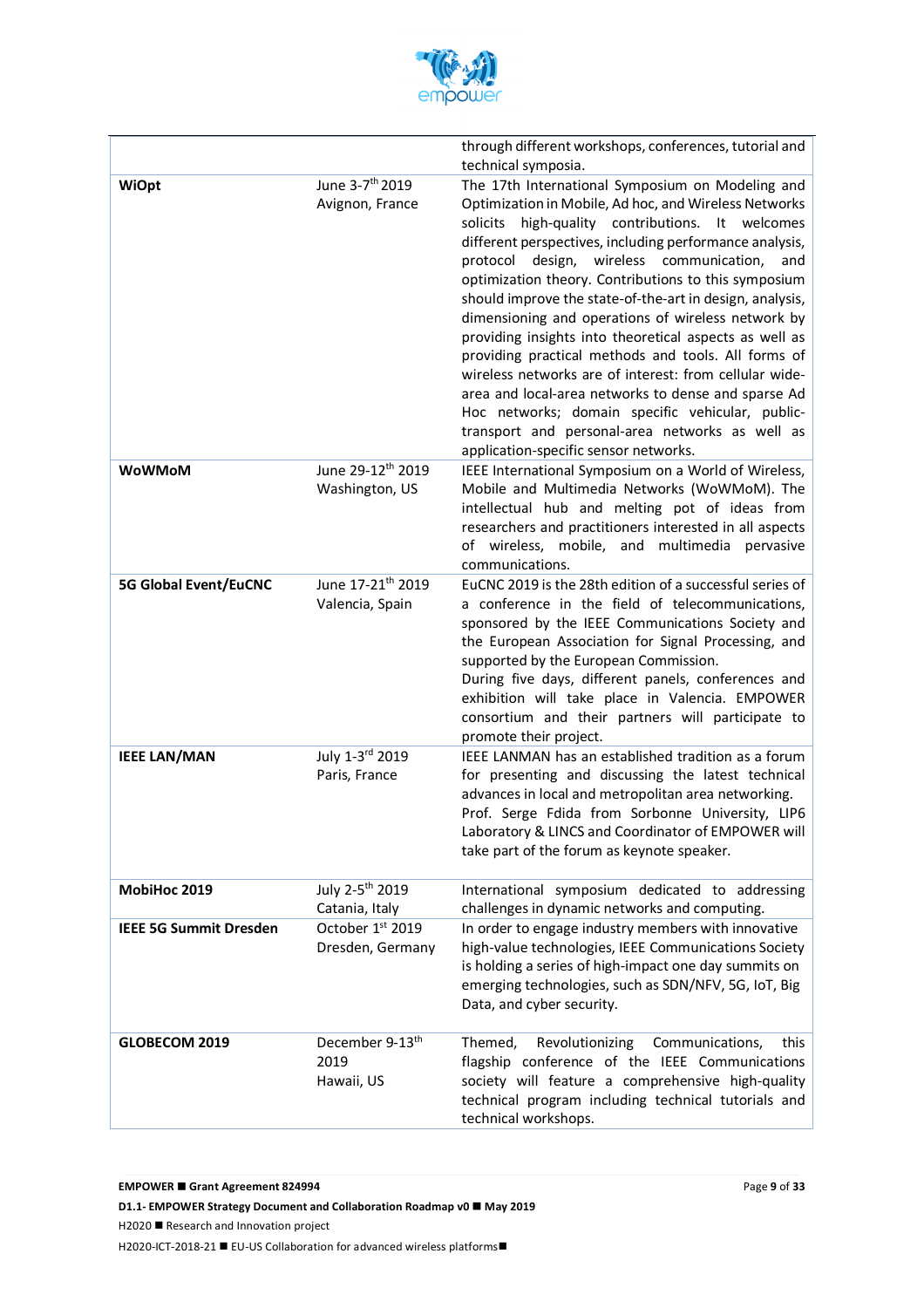

# **3.1 Conclusions from the EMPOWER-PAWR joint meeting (29/04/2019, Paris)**

A joint meeting between the European Union H2020 EMPOWER project and the US-based PAWR program was organized in Paris on 29/4/2019, in parallel with IEEE International Conference on Computer Communications (IEEE INFOCOM).

#### **3.1.1 Main ideas of the meeting**.

The main objective of the joint meeting was to establish liaisons between key persons in Europe and USA to share information and start discussing possible joint activities related to advanced wireless platforms at both sides of the Atlantic towards 5G and beyond 5G technologies. In addition, the ongoing work of the three ICT-17- 2018 projects and the on-going NSF PAWR projects was presented. Each of these projects shortly highlighted the services provided by their projects, the infrastructure available at this stage and their roadmap.

First, participants discussed on potential joint experimentation between EU and US. The issues discussed were around Software component store, Open Source Domain Analysis and Joint and Cross-Platform Experimentation. The potential to use ICT-17/19/20 and the evolutions in Horizon Europe and PAWR nodes in order to bring forward the joint research and ideas via industry driven initiatives. There is a major opportunity for academic research to have more direct impact in pushing ideas to industry designs. There are several initiatives to be exploited such as Linux Foundation that federates software for Telecom Technology demonstrators; Telecom infrastructures projects, Small-cell forum and many others. There is a need for catalog of HW/SW tools and how to use them to build technology demonstrators and finally to promote 5G and beyond 5G technologies in industry driven venues and fora.

Second, a session was devoted to the "EMPOWER Advanced Roadmap", where participants assessed future technical areas on the path of 5G evolution and the associated experimental challenges. These research areas currently include enhancements to existing 5G specifications to support full-fledged operations in a wide range of vertical use cases, support of low-power low-cost devices, and support for spectrum above 50 GHz. Moving forward, research areas will include support of moving (including flying cells and relays), highly accurate positioning, machine learning-based advanced spectrum sharing, and fine integration of cellular and non-cellular technologies. Longer-term objectives include support for spectrum above 100 GHz, pervasive machine learning and artificial intelligence, integration of non-wireless communication technologies (sensing, radar, charging, imaging), and integration of massive High-Altitude Platforms (HAPs) and Very Low Earth Orbit (VLEO) satellites.

This joint meeting will be followed from other activities and opportunities for discussions, such as the EUCNC workshop (Valencia, June 2019) the GEFI (Portugal, November 2019) and others to be introduced at a later stage.

#### **3.1.2 Main conclusions of the meeting**

Conclusions were focused on the discrepancies between the Europe and USA approaches:

- The PAWR and ICT-17 platforms have different target and missions but show some potential common interest.
- PAWR focuses in pure research and the first PAWR nodes are oriented beyond 5G.
- ICT-17 platforms are demonstrating 5G and the focus is mostly deployment, where ICT-19 will address verticals landing on ICT17 infrastructures.
- Differences existed in the past between FIRE and GENI however collaboration happened, so we need to further investigate the commonalities and the collaboration paths.
- The two new PAWR platforms (phase 2) are driven by applications providing a big potential for deployment, which means that are closer to vertical sectors.
- EMPOWER can act as the catalyst of the cooperation through the tools that we have:
	- Key technologies as described in the roadmap is important.
	- Benchmarking of usability.
- EMPOWER roadmap welcome contributions from European and US experts as discussed during the joint meeting.
- Joint experimentation is not easy to enable. It was mentioned more detailed and practical information about the respective platforms is necessary for both sides.

#### **EMPOWER ■ Grant Agreement 824994**

**D1.1- EMPOWER Strategy Document and Collaboration Roadmap v0 ■ May 2019**  $H2020$  **Research and Innovation project** H2020-ICT-2018-21 ■ EU-US Collaboration for advanced wireless platforms■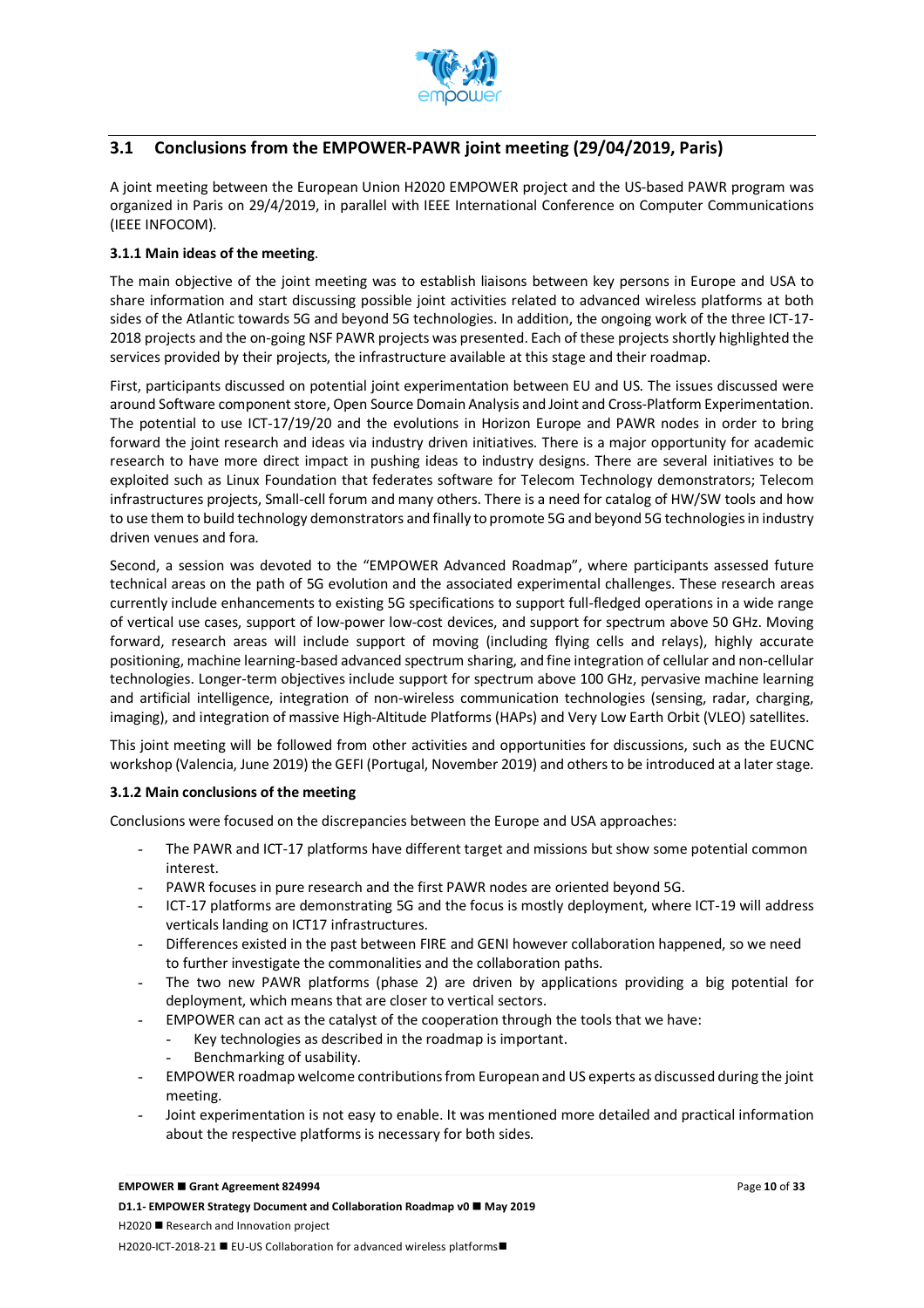

- EMPOWER can act as catalyst facilitating the exchange of knowledge through the use of the different tools (joint workshops, researchers visit/mobility, hackathons).
- Joint experimentation maybe same verticals through ICT-17 and PAWR nodes or through KPI infrastructures for verticals.
- Commonalities between PAWR and ICT-17 inventory of SW and HW components, tools used, etc. Details of each testbed.

The following action points have been agreed towards fostering the collaboration among USA and Europe in the advance wireless platforms area:

#### **3.1.3 Actions points:**

Based on the discussion that happened during the workshop, four complementary activities will be explored.

#### **1. Sharing practices and solutions**

EMPOWER/PAWR are willing to propose site visits to US and EU delegates with the objective to go into more details and therefore, be in a position to better identify potential opportunities for cooperation. Contacts will be taken to check interest and plan the visits. This concerns ICT17 and PAWR platforms.

#### **2. Exploring E2E system level**

This part aims at questioning how to set-up an E2E open reference architecture. This might be a concern of mutual interest as it goes beyond the wireless specific hardware components and target the issue related to the E2E architecture that should be encountered by most projects.

Three activities are envisaged and will be discussed further, inviting the relevant actors to take part to the debate. They will all be discussed at the next EUCNC EMPOWER/PAWR Workshop on June 18 2019, where the discussion will be focused on the role of Open Source for experimentation, production and infrastructures:

- Radio platforms: use of OAI/O-RAN or other platforms for the developing of the RAN in an open reference platform.

- Core platforms: possible use of ONF/OMEC or other platforms for the development of the Core part of the open reference platform.

- The need of an NFV open framework to provide a relevant test framework and toolset to perform tests.

#### **3. EMPOWER Roadmap**

As presented during the workshop, the roadmap first version will be developed, and all will be invited to contribute.

#### **4. Data management and Reproducibility**

All projects and platforms will have to propose a plan for the above. The idea is to explore the commonalities, invite other scientific domains to share with us their experience and solutions, talk to the research funding organizations and societies (ACM, EU FAIR, etc…).

The complete minutes of the workshop can be found in Annex III.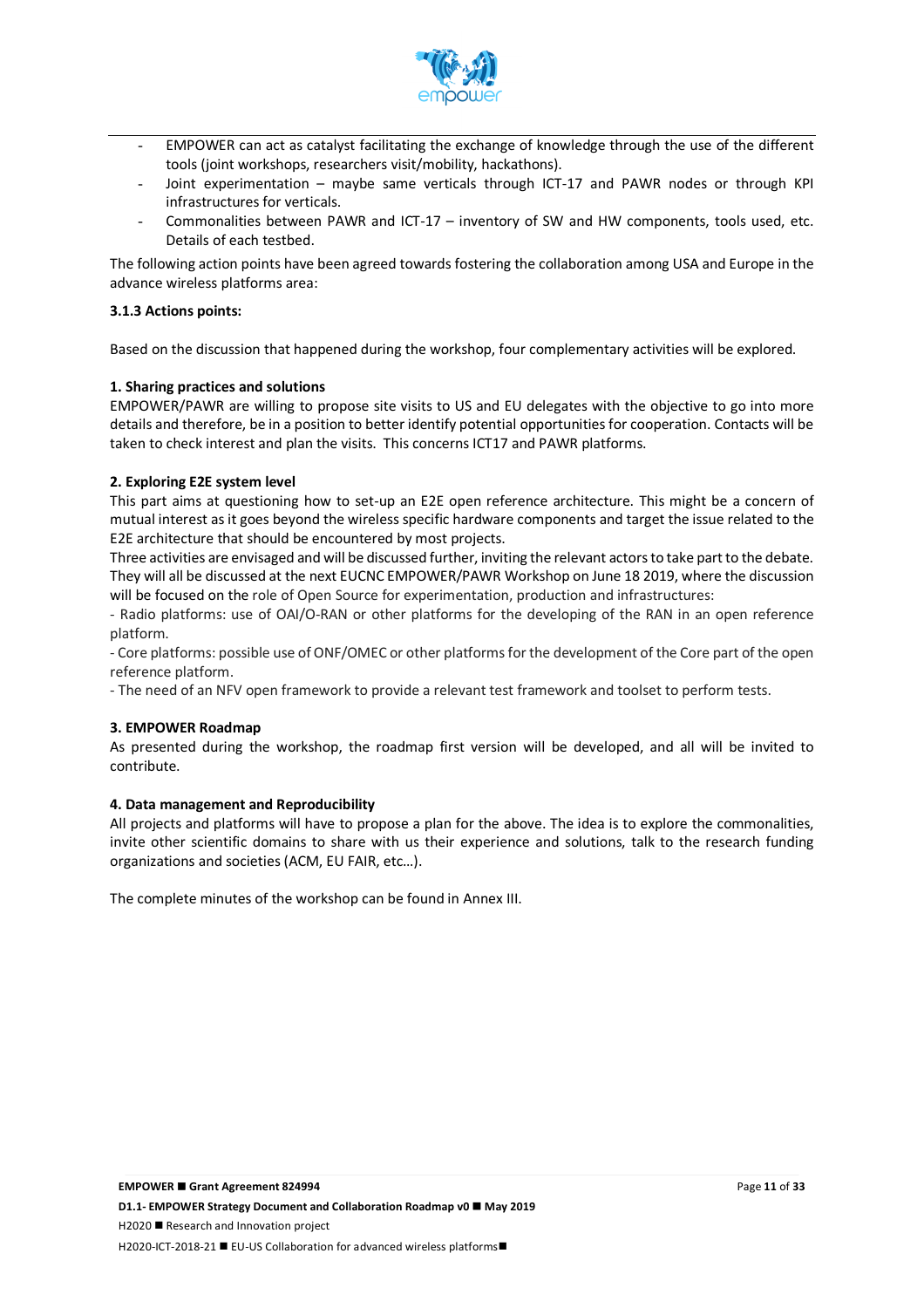

# **4. Dissemination and Community building**

To guarantee the research network and mobility between both territories, EMPOWER will develop a communication and strategy plan, as it shows in D4.1 "Communication and Community Building Strategy and Plan". Through this planning, the consortium aims to define the communication and community building strategy and describe the activities EMPOWER partners will pursue so as to guarantee broad visibility, promotion and uptake.

EMPOWER proposes the following objectives and priorities for dissemination, communication and community building activities to obtain a successful collaboration between US and Europe and create a long-term network.

- Expand the community by mobilizing the best researchers and engineers in the field.
- Engage new talent through the regular communication such international events, Community Outreach Seminars and policy events.
- Promote the value, benefit and usage of Advanced Wireless Platforms.
- Propose on-line and face-to-face tutorials to train people from industry and research audience.
- Create value-add synergies with media organizations and promote all the initiatives in all the distribution channels of EMPOWER.
- Convey the policy framework trough interaction with EU and US policy bodies and key initiatives, including insight into governance models.
- Identify conferences and workshops across Europe and USA to increase EMPOWER visibility.
- Work on every on-line communication channel as a entity such as Twitter, LinkedIn, YouTube, Slideshare, Vimeo and EMPOWER website.

To guarantee EMPOWER send a successful message and obtain UE-US collaborations is required to analyze the target audience.

The main target stakeholders identified EMPOWER preparation time are listed hereby.

- *Related research wireless communities, stakeholders and initiatives*, with the objective to involve the best researchers and engineers who can have a leading role and a transformative effect. Addressing frameworks such as H2020 5G-PPP, ICT-17- 5G-end-to-end facilities, H2020 Beyond 5G, H2020 BigData-PPP, US PAWR, FIRE+ and other related advanced wireless platforms research communities.
- *Application domains communities*, including Communities for Smart Cities, eHealth, Transport, Energy, Factories of the Future, Big Data, Cloud, High-Performance Computing etc., since they are potential users.
- *Relevant initiatives* in Europe and USA aiming at mutual exchange and communication, best practices and promotion of potential collaboration opportunities on research on advance wireless platforms, such as OSA, Linux Foundation, and O-RAN.
- *Standardization bodies*, such as International standardization bodies in ICT, like ITU-R, ETSI, 3GPP, IEEE, as well as any other relevant standardization bodies.
- *Policy makers*, at any level like the EC, PAWR office, NSF, Ministries, Governments, Regulatory agencies for the definition of the future research and innovation directions based on EMPOWER's acquired knowledge.

The communication tools that will be used to get all the objectives are based on four different actions:

- Support the community engagement and the capacity building considering the needs and priorities of the various stakeholders through the communication activities.
- EMPOWER's website will provide information about the project's objectives, methods and achievements. This action also be complemented by *Social networking* (project webpage, Facebook and Twitter). *Newsletter production* with the aim to describe the evolution of the project a bi-annual e-newsletter will be launch. *Report publishing*, all public deliverables will be published on the project's website. *Promotional material* including flyers, posters, presentations, etc., and **Publications.**
- Workshops and events. EMPOWER takes care of organizing dedicated events, as well as coordinating participation to major ones in close collaboration with the EC and all ongoing relevant initiatives, which will contribute to increase the visibility and the impact, while attracting more newcomers.
- Mobility of researchers. Research mobility is particularly important in promoting knowledge flows and ensuring a diverse and highly skilled workforce that has the capacity to respond to opportunities and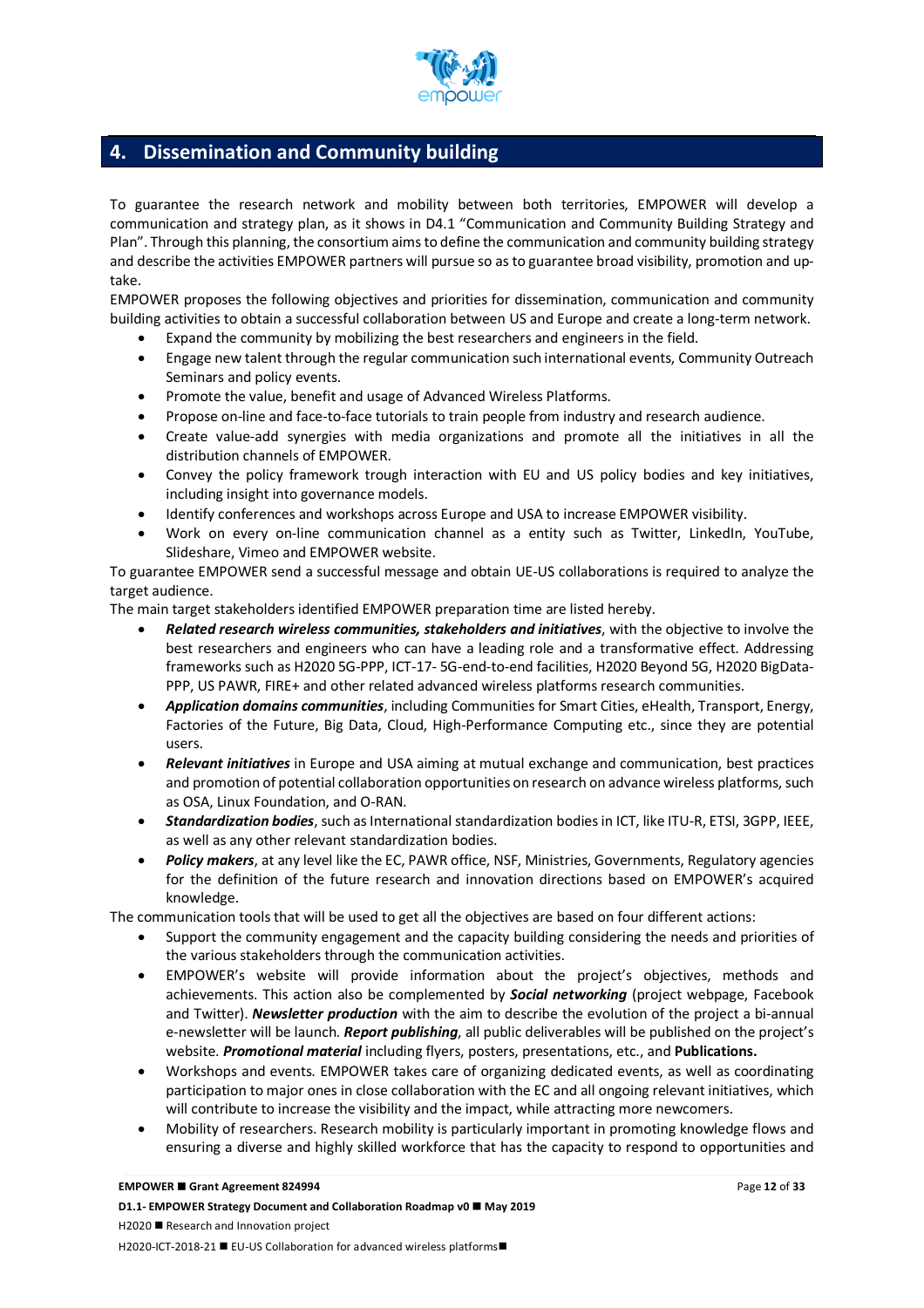

challenges in EU-USA in wireless research. The goal of this integration activity is to increase ties to transnational research in advanced wireless platforms and to promote the knowledge flows and collaboration between institutions promoting new interdisciplinary academic – industrial networks.

• Hackathons. EMPOWER supports the organization of Hackathons on Advanced Wireless platforms. At least 2 hackathons are planned during the lifetime of the project.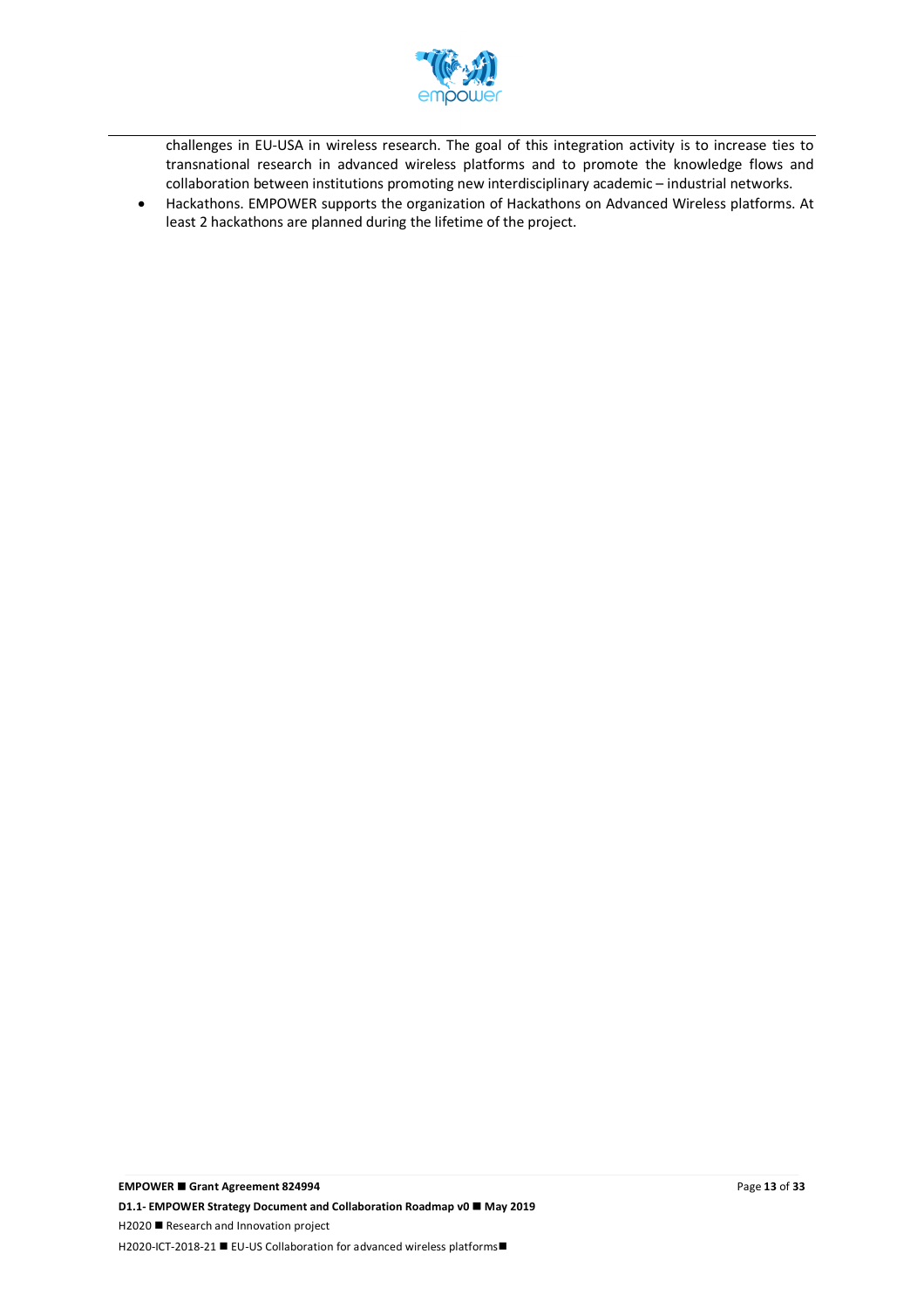

# **5. Annex I: List of related European Activities**

This annex presents a deep analysis of all the related European research programmes developing technologies developing technologies for the advance wireless developing.

# **PROGRAMME CALLS**

#### **EUROPE**

**HORIZON 2020** is an EU research and innovation program. Almost 77 billion of funding is available over seven years (2014- 2020) distributed in different fields with the aim to foster a sustainable development related with all research and innovators European bodies.

ICT topics in H2020 support core ICT industries through roadmap-based Public Private Partnerships (PPPs). The work in the last period will contribute to maintaining and developing the technology leading edge in key areas such as electronics, photonics, embedded systems, competing, robotics, etc.

#### *ICT 08-2017 5G PPP Convergent Technologies.*

**5G-CITY.** Teaser: Delivering on the 5G promise of increased data rates, and ubiquitous coverages, poses stringent requirements on traditional vertically integrated operators. In particular, telecom operators are expected to massively roll out Small Cells, which requires finding appropriate urban spaces with both backhaul and energy availability. Network sharing becomes essential to unlock those commercial massive deployments. The open access model, or neutral host, will come to play a key role on the deployment of 5G networks, especially in urban scenarios where very dense Small Cell deployments are required.

https://cordis.europa.eu/project/rcn/211066/factsheet/en

**5-MEDIA** (Programmable edge-to-cloud virtualization fabric for the 5G Media industry). Teaser: The focus of 5G PPP H2020 remarkable research so far has been largely on the required advances in network architectures, technologies and infrastructures. Less attention has been put on the applications and services that will make use of and exploit advanced 5G network capabilities. 5G-MEDIA aims at innovating media-related applications by investigating how these applications and the underlying 5G network should be coupled and interwork to the benefit of both.

https://cordis.europa.eu/project/rcn/211076/factsheet/en

**5G MATILDA** (A Holistic, innovative framework for the design, development and orchestration of 5G-ready applications and network services over sliced programmable infrastructure). Teaser: The vision of MATILDA is to design and implement a holistic 5G end-to-end services operational framework tackling the lifecycle of design, development and orchestration of 5G-ready applications and 5G network services over programmable infrastructure, following a unified programmability model and a set of control abstractions. It aims to devise and realize a radical shift in the development of software for 5G-ready applications as well as virtual and physical network functions and network services, through the adoption of a unified programmability model, the definition of proper abstractions and the creation of an open development environment that may be used by application as well as network functions developers. Intelligent and unified orchestration mechanisms will be applied for the automated placement of the 5G-ready applications and the creation and maintenance of the required network slices.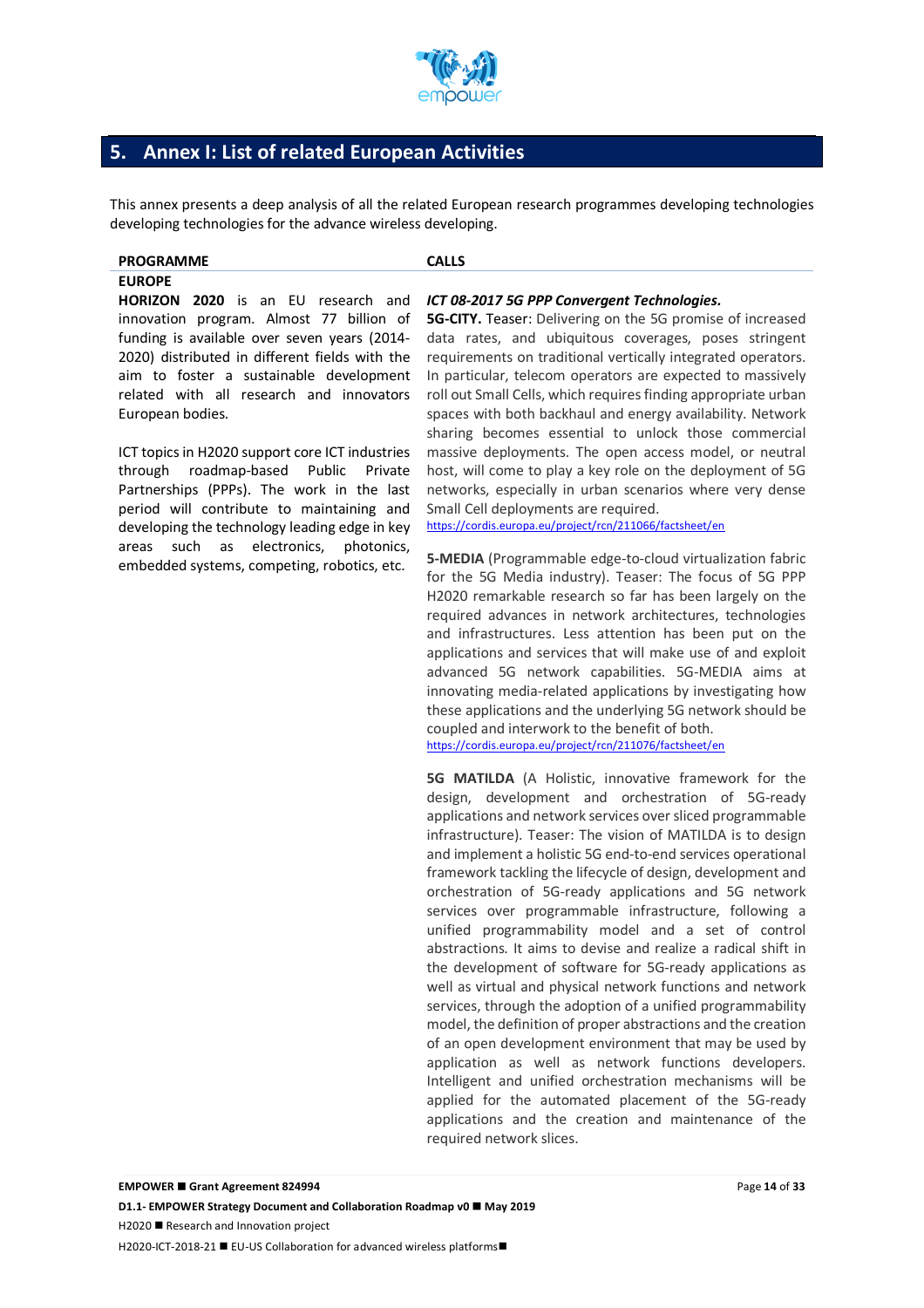

#### https://cordis.europa.eu/project/rcn/211083/factsheet/en

*ICT 09-2017 Network research beyond 5G.* This topic is relevant because of the challenge it was proposed in the work-program, **"**The challenge is to support European scientific excellence notably in the DSP domain, and to bring the most promising long-term research coming from the labs closer to fruition."

#### *Research projects*

**TERAPOD** (Terahertz based Ultra High Bandwidth Wireless Access Networks). Teaser: The saturation of wireless spectrum access is leading to innovations in areas such as spectrum resource usage. It is widely thought however that the low hanging fruits of innovation for wireless communication are all but exploited with only marginal gains possible. For a real step change towards the coveted 1Tbps wireless transmission, new areas of the spectrum must be utilized. https://cordis.europa.eu/project/rcn/211071/factsheet/en

### **DREAM** (D-Band Radio solution Enabling up to 100 Gdps reconfigurable Approach for Meshed beyond 5G networks). Teaser: Nowadays there is a shared vision among industry, operators and academy that beyond 5G wireless networks will have to provide wideband wireless access and ubiquitous computing anywhere and at any time.

#### https://cordis.europa.eu/project/rcn/211059/factsheet/en

**ULTRAWAVE** (Ultra capacity wireless layer beyond 100 GHz based on millimeter wave Traveling Wave Tubes). Teaser: For the first time, smartphones and tablets data usage exceeds desktops. This is a wakeup call for manufacturers and operators to provide users with ubiquitous, high speed and high quality wireless coverage.

#### https://cordis.europa.eu/project/rcn/211094/factsheet/en

**TERRANOVA** (Terabit/s Wireless Connectivity by TeraHertz innovative technologies to deliver Optical Network Quality of Experience in Systems beyond 5G). Teaser: To provide reliable connectivity of extremely high data rates in the Tbit/s regime and almost 'zero-latency' in networks beyond 5G, TERRANOVA proposes to extend the fiber-optic systems Quality of Experience and performance reliability to wireless.

#### https://cordis.europa.eu/project/rcn/211078/factsheet/en

**WORTECS** (Wireless Optical/Radio TErabit Communications). Teaser: The first 5G release standard in 3GPP will be available by June 2018 with pre-commercial deployment in Korea soon after. Whilst 5G will meet current demand, the exponential rise in demand for wireless connectivity will ultimately require Tbps connectivity in indoor spaces.

#### https://cordis.europa.eu/project/rcn/211056/factsheet/en

**EPIC** (Enabling Practical Wireless Tb/s Communications with Next Generation Channel Coding). Teaser: EPIC aims to develop a new generation of Forward-Error-Correction (FEC) codes to enable practical wireless Tb/s link technology corresponding to a 10x–100x throughput improvement over the SoA.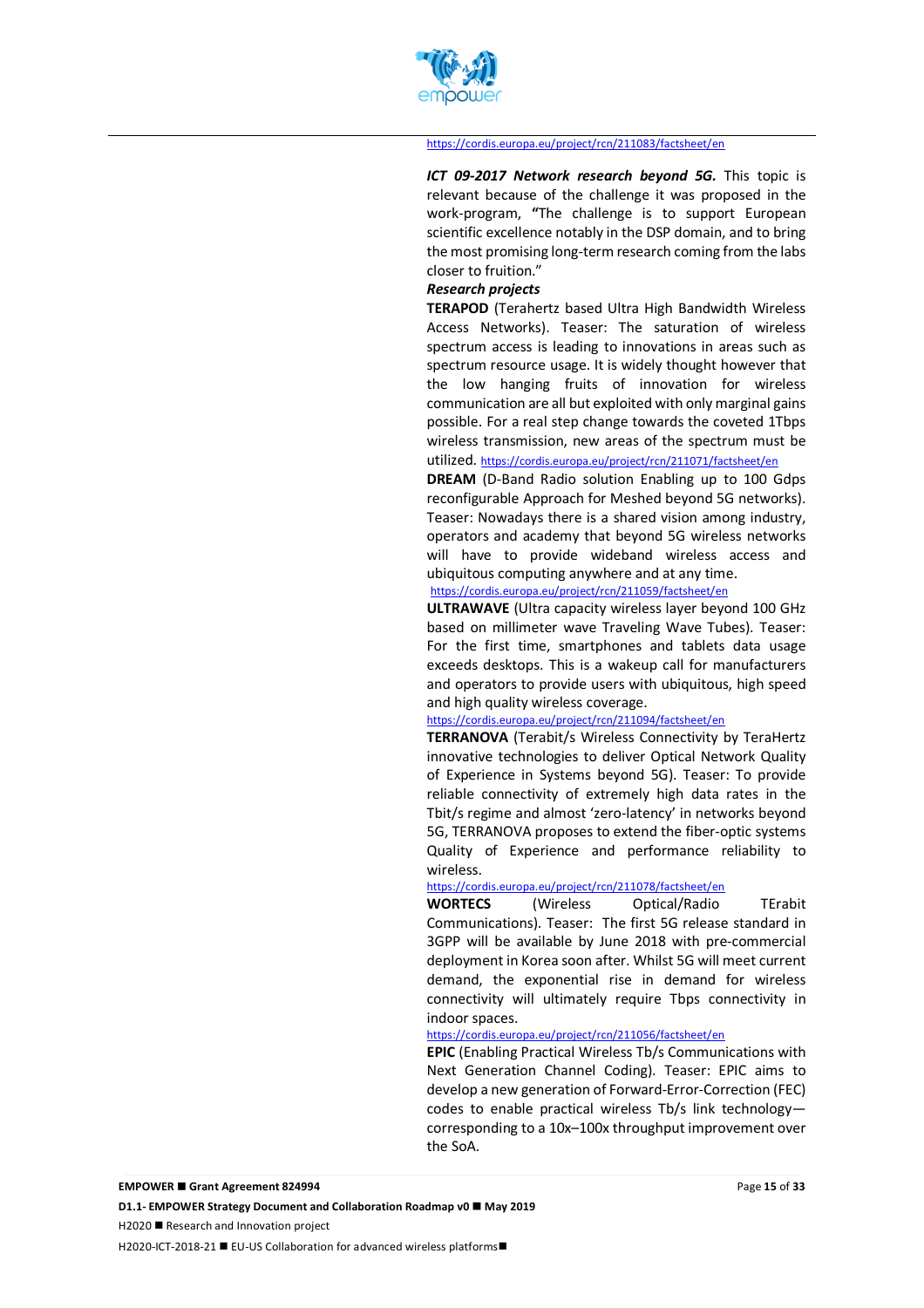

#### https://cordis.europa.eu/project/rcn/211052/factsheet/en

**NGPaaS** (Next Generation Platform as a Service). Teaser: Cloud innovations have had a major impact on the IT industry but not yet on networks. The danger is that 5G will be a niche industry providing basic connectivity for the cloud applications and services boom. The NGPaaS project envisages 5G as: a build-to-order platform, with components, features and performance tailored to a particular use case; developed through a "Dev-for-Operations" model that extends the IT industry's DevOps approach to support a multi-sided platform between operators, vendors and verticals; and with revised Operational and Business Support Systems (OSS/BSS) to reflect the new parameters and highly dynamic environment. NGPaaS can enable 5G to become central to a cooperative future with cloud developers, by removing the technological silos between the telco and IT industries. https://cordis.europa.eu/project/rcn/211070/factsheet/en

#### **ICT 17 2018: 5G End-to-End Facility**

"The challenges consist in providing an end to end facility that can i) demonstrate that the key 5G PPP network KPIs can be met; ii) be validated and accessed and used by vertical industries to set up research trials of innovative use cases to further validate core 5G KPIs in the context of concurrent usages by multiple users."

#### *Research projects,*

**5G-VINNI** (5G Verticals Innovation Infrastructure). Teaser: 5G-VINNI will accelerate the uptake of 5G in Europe by providing an end-to-end (E2E) facility that validates the performance of new 5G technologies by operating trials of advanced vertical sector services. https://cordis.europa.eu/project/rcn/218529/factsheet/en

**5GENESIS** (5<sup>th</sup> Generation End-to-end Network, Experimentation, System Integration, and Showcasing). Teaser: In the global race towards 5G, the establishment and implementation of the 5G-PPP programme in the EU has significantly strengthened the position of Europe, promoting both technological excellence and industrial leadership. https://cordis.europa.eu/project/rcn/218507/factsheet/en

**5G-EVE** (5G European Validation platform for Extensive trials). Teaser: 5G-EVE supports this fundamental transition by offering to vertical industries and to all 5GPPP Phase3 projects facilities to validate their network KPIs and their services.

Important representatives of these vertical industries are directly involved as partners of 5G-EVE exactly to influence the design of the end-to-end 5G services.

https://cordis.europa.eu/project/rcn/217999/factsheet/en

*ICT 18-2018: 5G for cooperative, connected and automated mobility (CCAM).* The challenge we considered interesting to focus on work-package is the following, "Validation of 5G in a broad CCAM context is realised through cross border trials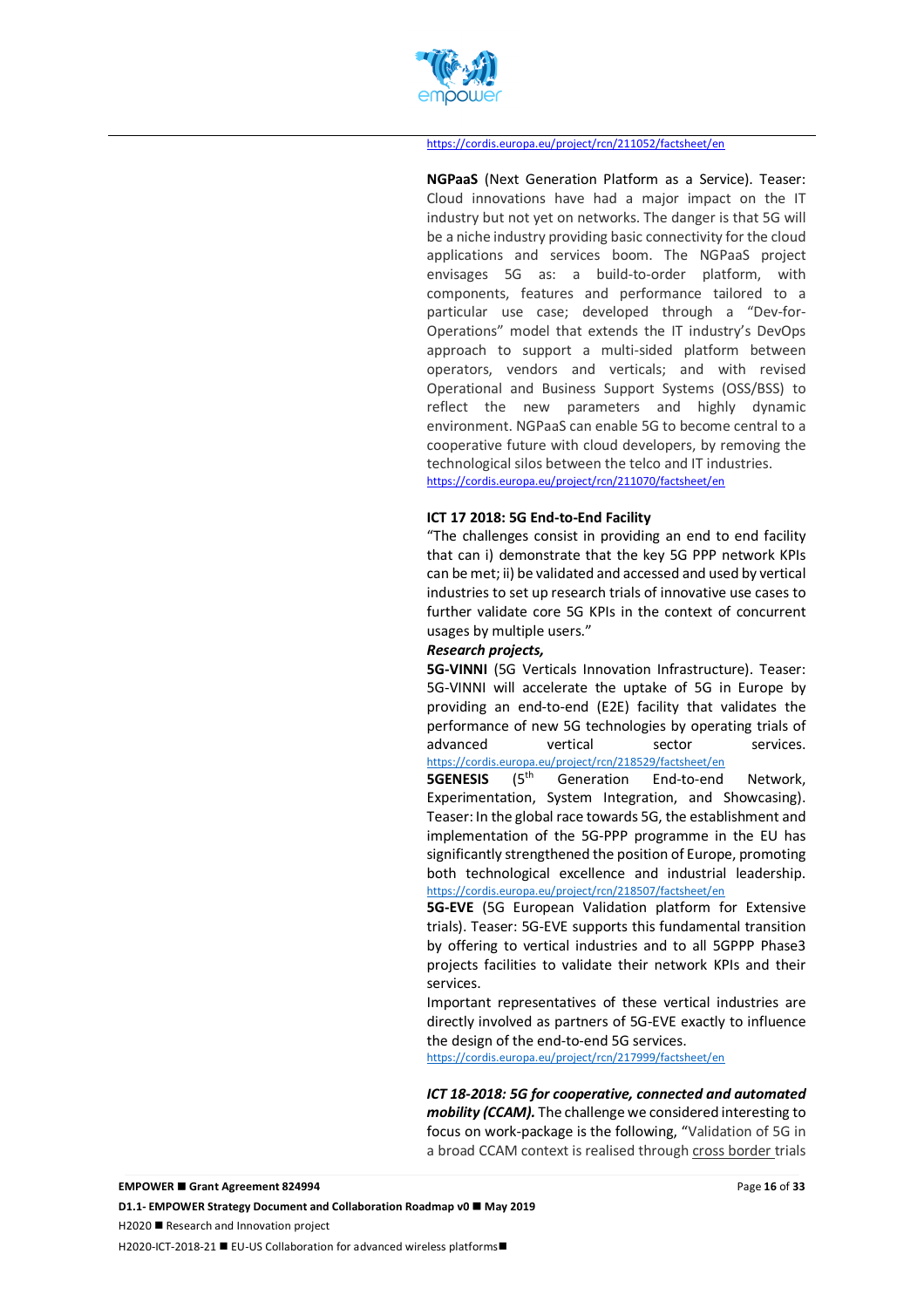

along 5G corridors covering significant portions of roads and including the core technological innovation expected from 5G such as (but not limited to) New Radio new frequency bands[[35 Ghz band is the target option for V2N applications though other bands may be considered]] C-RAN Mobile Edge Computing network virtualisation new network architecture cross domains data flows."

#### *Research projects,*

**5G-CARMEN** (5G for Connected and Automated Road Mobility in the European UnioN). Teaser: European mobility is drastically changing: growing urbanisation, environmental aspects, and safety are only a few of the key indicators pointing in this direction. Road infrastructures and vehicles are blending with the digital world, becoming alwaysconnected, automated and intelligent, delivering optimal experience to passengers, and addressing societal goals. In this respect, the European Union pushes for large-scale collaborative cross-border validation activities on cooperative, connected and automated mobility.

#### https://cordis.europa.eu/project/rcn/219074/factsheet/en

**5G-MOBIX** (5G for cooperative & connected automated MOBility on X-border corridors). Teaser: 5G-MOBIX will first define the critical scenarios needing advanced connectivity provided by 5G, and the required features to enable those advanced CCAM use cases. The matching between the advanced CCAM use cases and the expected benefit of 5G will be tested during trials on 5G corridors in different EU countries as well as China and Korea. https://cordis.europa.eu/project/rcn/219128/factsheet/en

**5GCroCo** (Fifth Generation Cross-Border Control). Teaser: The possibility of providing connected, cooperative and autonomous mobility (CCAM) services along different countries when vehicles traverse various national borders has a huge innovative business potential. The situation is particularly challenging given the multi-country, multioperator, multi-telco-vendor, and multi-vehicle-OEM scenario of any cross-border layout.

https://cordis.europa.eu/project/rcn/219082/factsheet/en

*ICT-07-2017- 5G PPP Research and validation of critical technologies and systems* "The vision is that in ten years from now, telecom and IT will be integrated in a common very high capacity and flexible 5G ubiquitous infrastructure, with seamless integration of heterogeneous wired and wireless capabilities."

#### *Research projects,*

**5G ESSENCE** (Embedded Network Services for 5G Experiences). Teaser: 5G ESSENCE addresses the paradigms of Edge Cloud computing and Small Cell as a Service by fueling the drivers and removing the barriers in the Small Cell market, forecasted to grow at an impressive pace up to 2020 and beyond and to play a key-role in the 5G ecosystem. https://cordis.europa.eu/project/rcn/211072/factsheet/en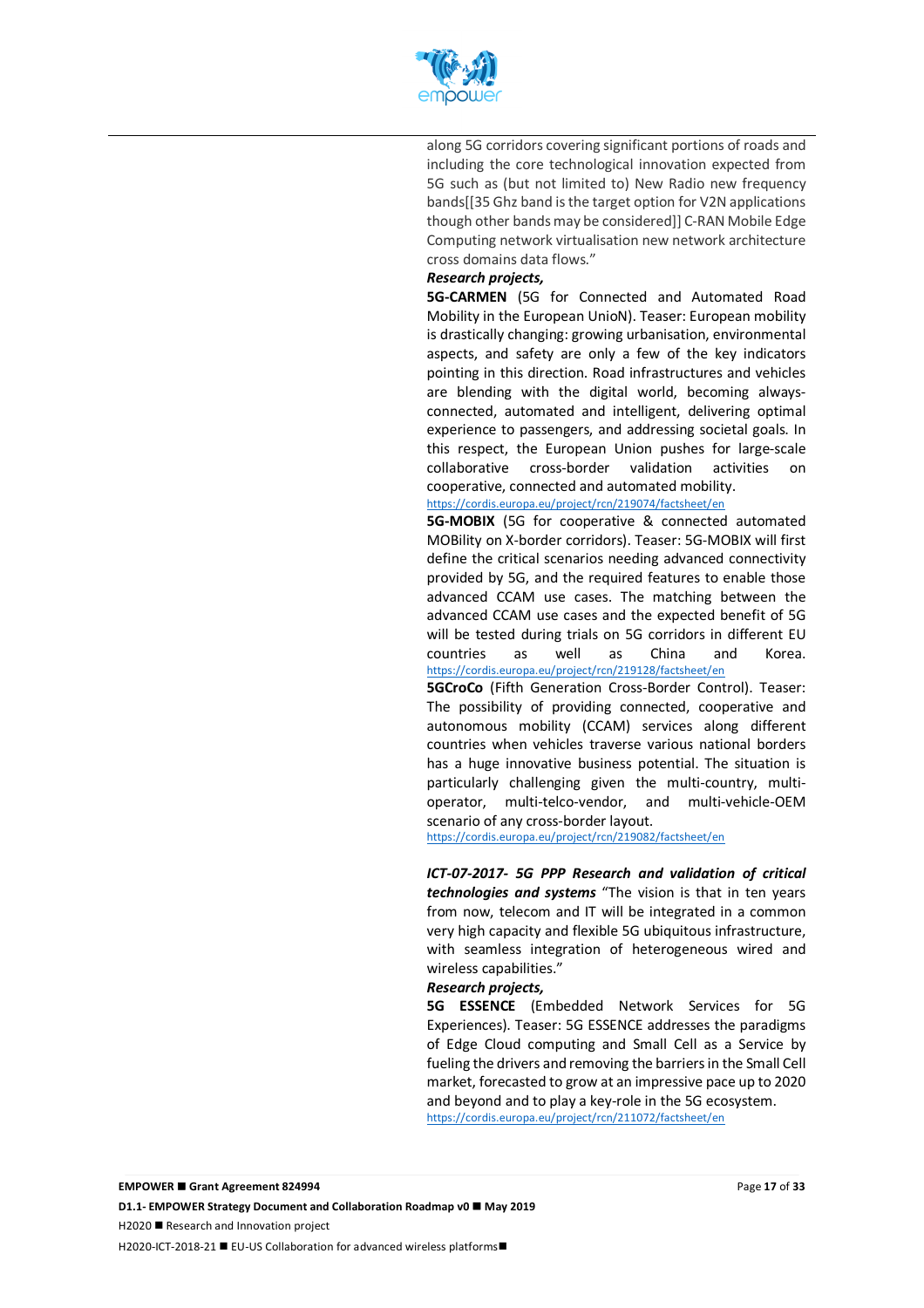

**METRO-HAUL** (METRO High bandwidth, 5G Applicationaware optical network, with edge storage, compUte and low Latency). Teaser: METRO-HAUL is a project proposal addressing the Horizon 2020 ICT-07 5G PPP call; it is an RIA, focusing on strand 2 (high capacity elastic – optical networks) and strand 3 (software networks). The central topic is cost-efficient optical metro networks for 5G backhaul.

#### https://cordis.europa.eu/project/rcn/211077/factsheet/en

**IoRL** ( IoRL – Internet of Radio Light). Teaser: The Internet of Radio-Light (IoRL) project develops a safer, more secure, customizable and intelligent building network that reliably delivers increased throughput (greater than 10Gbps) from access points pervasively located within buildings.

#### https://cordis.europa.eu/project/rcn/211086/factsheet/en

**NRG-5** (Enabling Smart Energy as a Service via 5G Mobile Network advances). Teaser: Despite a number of software frameworks and reference architectures have made available for 5G enabling technologies, there is a clear gap to bridge towards 5G seamless application with a number of "vertical" sectors. Energy vertical represents undoubtedly one of the most significant "test cases" for 5G enabling technologies.

#### https://cordis.europa.eu/project/rcn/211088/factsheet/en

**5G-Xcast** (Broadcast and Multicast Communication Enablers for the Fifth-Generation of Wireless Systems). Teaser: 5G-Xcast will devise, assess and demonstrate large scale immersive media delivery by means of conceptually novel wireless technologies, contributing to the further definition of 5G and its standardization.

#### https://cordis.europa.eu/project/rcn/211065/factsheet/en

**SLICENET** (End-to-End Cognitive Network Slicing and Slice Management Framework in Virtualised Multi-Domain, Multi-Tenant 5G Networks). Teaser: 5G network providers are keen to offer "networks as a service" where logical network slices are created and allocated to use cases flexibly and efficiently in a multi-operator environment. SliceNet will create and demonstrate the tools and mechanisms to achieve this ambition.

#### https://cordis.europa.eu/project/rcn/211081/factsheet/en

**To-Euro-5G** (Supporting the European 5G Initiative). Teaser: The To-Euro-5G project has a clear objective to support the activities of the European 5G Initiative as outlined in the 5G contractual Public Private Partnership (cPPP) during the second phase of the 5G-PPP from June 2017 to June 2019, with the intention of maximizing the return on this investment for Europe.

#### https://cordis.europa.eu/project/rcn/211057/factsheet/en

**ONE5G** (E2E-aware Optimizations and advancements for the Network Edge of 5G New Radio). Teaser: ONE5G commits to provide technical investigations and recommendations to evolve '5G' towards'5G advanced' as requested by the work program. Release 15 from 3GPP is about to set up a valuable initial specification for paving the way to reach the ultimate goals for 5G.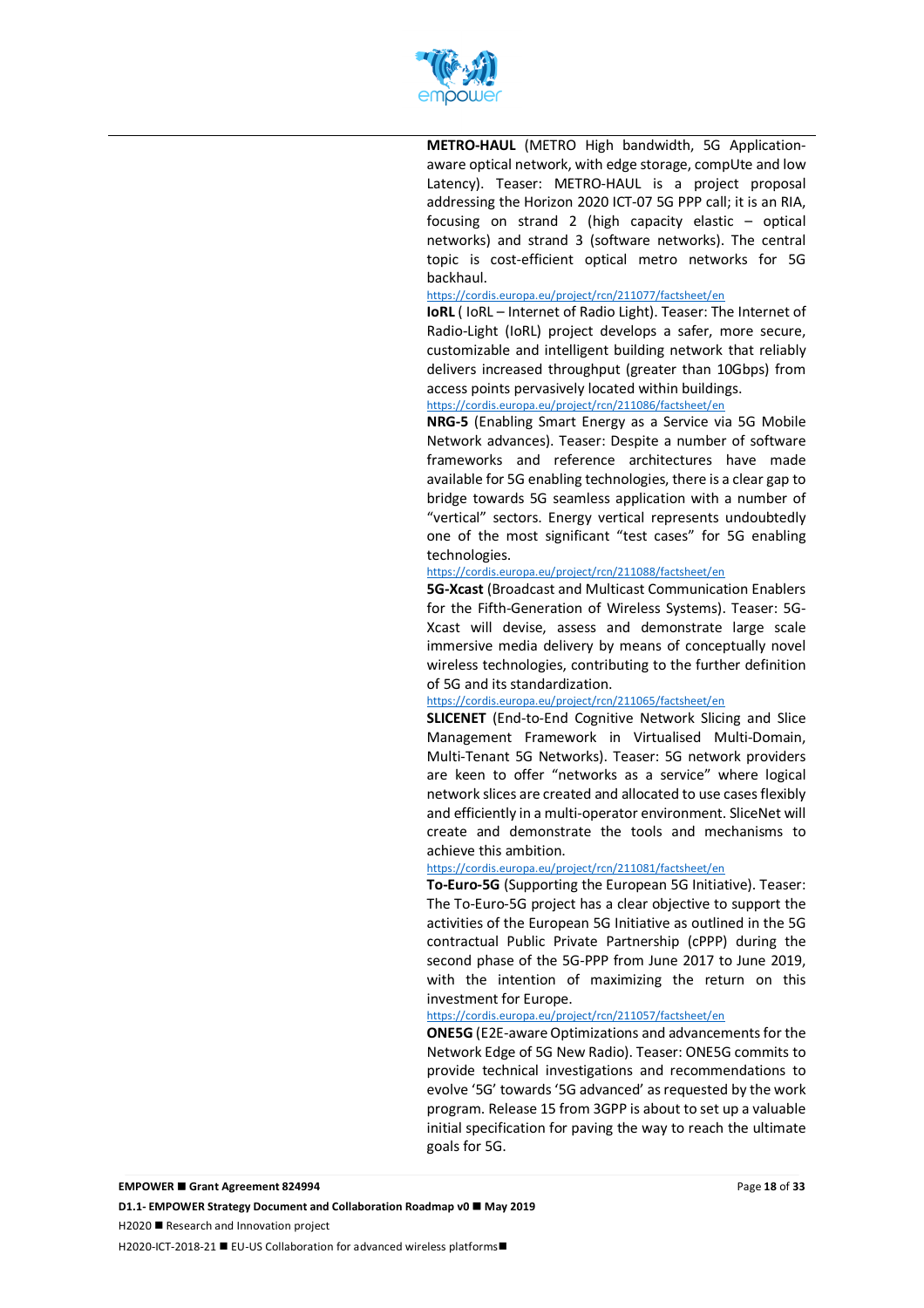

#### https://cordis.europa.eu/project/rcn/211055/factsheet/en

**SaT5G** (Satellite and Terrestrial Network for 5G). Teaser: The introduction and global roll out of eMBB service within 5G raises coverage and network dimensioning issues in underserved and unserved areas, especially in low ARPU regions of emerging markets, and on mobile platforms (e.g. vessels and aircraft).

#### https://cordis.europa.eu/project/rcn/211060/factsheet/en

**BlueSpace** (Building on the Use of Spatial Multiplexing 5G Networks Infrastructures and Showcasing Advanced technologies and Networking Capabilties). Teaser: The core concept of this project is exploiting the added value of Spatial Division Multiplexing (SDM) in the Radio Access Network (RAN) with efficient optical beamforming interface for the pragmatic Ka-band wireless transmission band. https://cordis.europa.eu/project/rcn/211090/factsheet/en

**5GCAR** (Fifth Generation Communication Automotive Research and Innovation). Teaser: There are two ongoing industrial trends, one in the mobile communications industry and one in the automotive industry, which are becoming interwoven and will jointly provide new capabilities and functionality for upcoming intelligent transport systems and future driving.

#### https://cordis.europa.eu/project/rcn/211068/factsheet/en

**5G–TRANSFORMER** (5G Mobile Transport Platform for Verticals). Teaser: The vision of the 5G-TRANSFORMER project is that Mobile Transport Networks shall transform from today's rigid interconnection solutions into an SDN/NFV-based 5G Mobile Transport and Computing Platform (MTP) able of simultaneously supporting an extremely diverse range of networking and computing requirements to meet in particular the specific needs of vertical industries.

#### https://cordis.europa.eu/project/rcn/211067/factsheet/en

**5G-MoNArch** (Mobile Network Architecture for diverse services, use cases, and applications in 5G and beyond). Teaser: Motivation: The expected diversity of services and use cases in 5G requires a flexible, adaptable, and programmable architecture. While the design of such an architecture has been addressed by 5G-PPP Phase 1 at a conceptual level, it must be brought into practice in Phase 2. To this end, 5G-MoNArch will (i) evolve 5G-PPP Phase 1 concepts to a fully-fledged architecture, (ii) develop prototype implementations and (iii) apply these prototypes to representative use cases.

#### https://cordis.europa.eu/project/rcn/211061/factsheet/en

**5G-PICTURE** (5G Programmable Infrastructure Converging disaggregated neTwork and compUte REsources). Teaser: The explosive growth of mobile internet traffic introduces the need to transform traditional closed, static and inelastic network infrastructures into open, scalable and elastic ecosystems supporting new types of connectivity, high mobility and new mission-critical services for operators, vendors and vertical industries.

https://cordis.europa.eu/project/rcn/211091/factsheet/en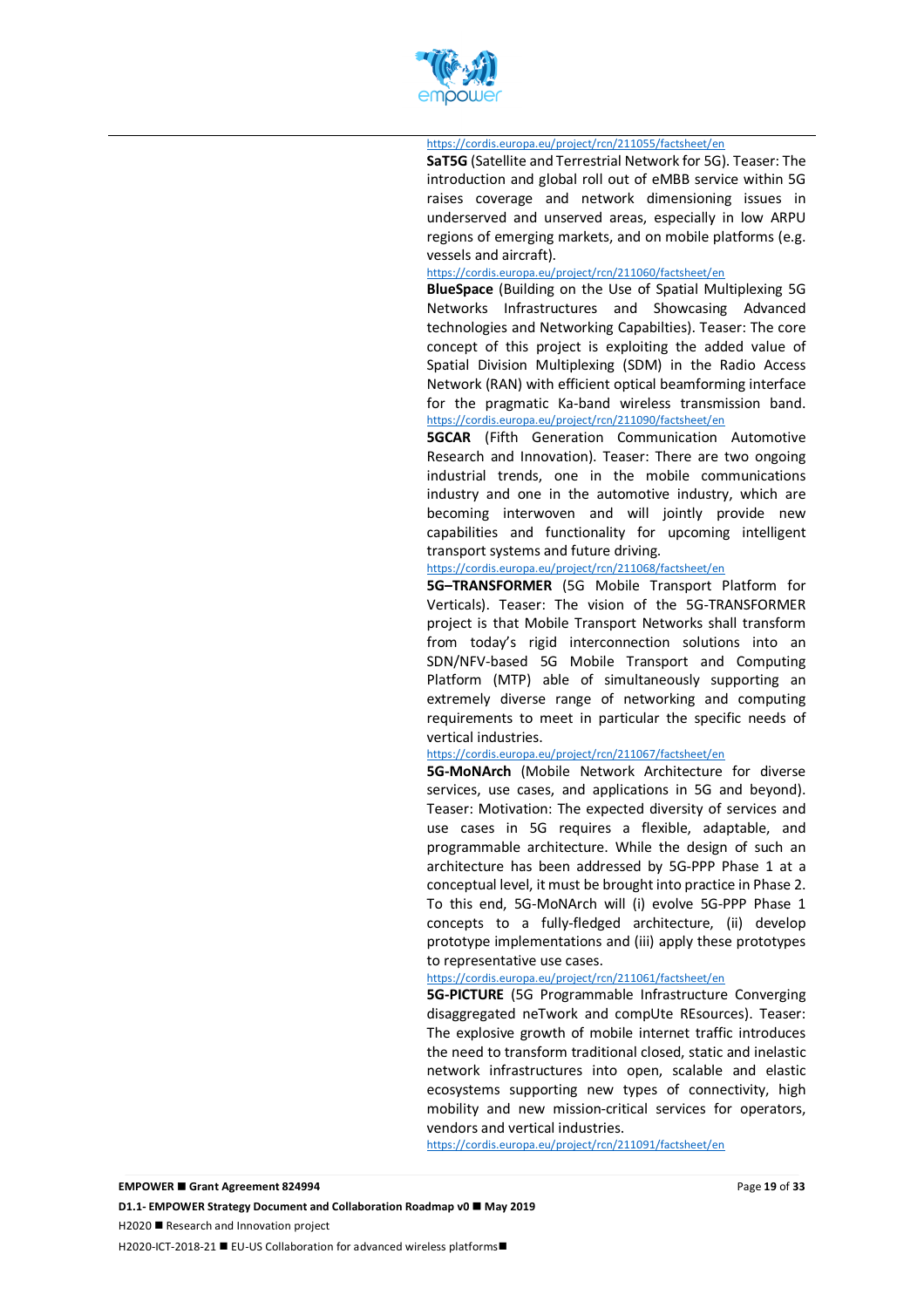

**COST** Actions are funded over a four-year duration which requires the participation of at least seven different COST Full Members or Cooperating Members.

#### **Next Open Call for new COST Actions is scheduled with a deadline of 5 September 2019**

**COST IRACON** (Inclusive Radio Communications for 5G and Beyond) defines technologies aimed to support Wireless connectivity at any rates, for any communicating units, and in any type of scenarios. Also aims to achieve scientific breakthroughs, by introducing novel design and analysis methods for 5G, and beyond-5G, radio communication networks. The Action also aims at training young researchers in the field of inclusive radio communications, via annual training schools and short term missions. COST IRACON started in 2016 and will end in 2020. http://www.iracon.org

**HORIZON EUROPE** is the following step of Horizon 2020 Program. The European Commission proposed €94.1 billion over seven years, starting in 2021 until 2027.

The main aims are to strengthen science and technology, to foster industrial competitiveness.

**6GENESIS** Flagship supported by the University of Oulu. The total volume will be approximately €250 million over eight years, consisting of the Academy of Finland and University of Oulu's own funding and estimated competitive external funding. Research is organized into four strategic areas: Wireless Connectivity; Devices and Circuit

Technology; Distributed Computing and Services and Applications.

**FIWARE**, The FIWARE Community is an independent Open Community whose members are committed to materialize the FIWARE mission, that is: "to build an open sustainable ecosystem around public, royaltyfree and implementation-driven software platform standards that will ease the development of new Smart Applications in multiple sectors". The FIWARE Community is not only formed by contributors to the technology (the FIWARE platform) but also those who contribute in building the FIWARE ecosystem and making it sustainable over time.

Interest in North America; Discussions are happening with USA in particular with US Ignite, and in Canada with a number of relevant organizations gathered by the

A potential candidate Partnership (2021-2027) on Smart Networks and Services (SN&S) is currently under definition (https://5g-ppp.eu/wp-content/uploads/2019/02/5G-IA-Position-Paper-Smart-Networks-and-Services\_Horizon-Europe.pdf).

The beginning of 6GENESIS is planned with the next European Framework Horizon Europe.

In Fiware website is published different events to promote collaboration between different organizations but there is no calls or proposals allowed. https://www.fiware.org

**D1.1- EMPOWER Strategy Document and Collaboration Roadmap v0 ■ May 2019** 

 $H2020$  **Research and Innovation project**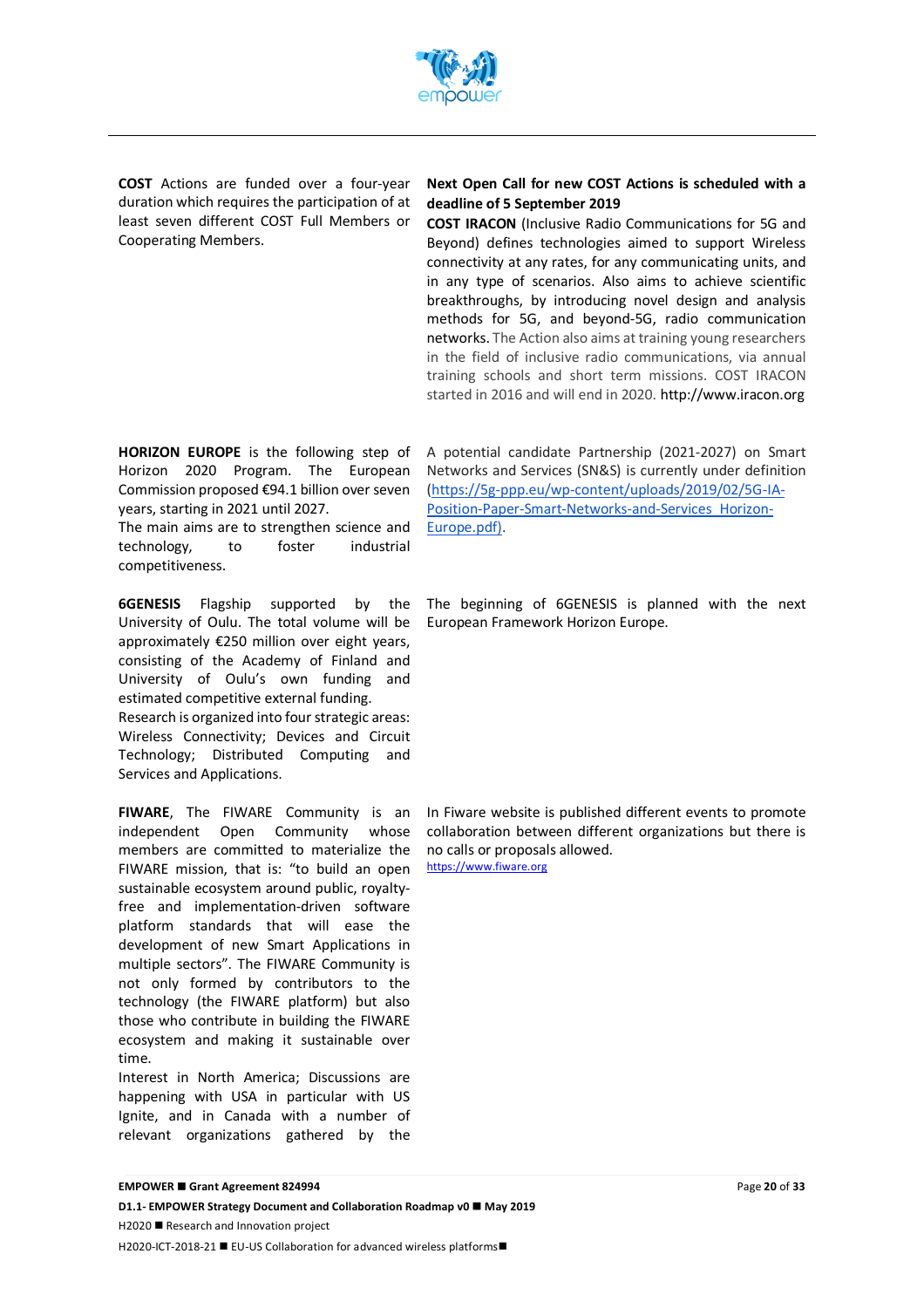

University of Toronto, to investigate possible paths for cooperation and in particular for using FIWARE as one of the global platforms for Smart Cities worldwide.

**TRANSATLANTIC ICT FORUM** Project cofunded by H2020 called "Discovery" Europe-North America Dialogues for ICT Cooperation. It finished in 2017 but the website is already active.

The purpose was to create the Transatlantic ICT Forum as a sustainable mechanism to support dialogues for EU-North America cooperation in the field of ICT.

Partners of the Project: Inmark Europa, Life Supporting Technologies (LST)-Universidad Politecnica de Madrid (UPM), Waterford Institute of Technology-Telecommunications Software and Systems Group, NOrdforsk, Hewlett Packard Italiana srl, Georgia Institute of Technology and Emory University, European American Chamber of Commerce-New Jersey, Inclusive Design Research Centre-Ontario College of Art and Design University (OCAD University), The Governing Council of the University of Toronto.

Website: http://discoveryproject.eu/transatlanticict-forum

**FED4FIRE+** Is a project under the European Union's programme Horizon 2020, offering the largest federation worldwide of next generation internet (NGI) testbeds, which provide open accessible and reliable facilities supporting a wide variety of different research and innovation communities and initiatives.

It started in January 2017 and will run for 60 months, until the end of September 2021. The Fed4Fire+ project is the successor of the Fed4Fire project.

Fed4fire develops different testbed specialized in 5G, Big Data, Cloud, OpenFlow, IoT, Wired and Wireless

In Transatlantic ICT Forum are published different events to promote collaboration between different organizations but there is no calls or proposals allowed.

Testbed they are working on this moment are,

**CityLab**, is a smart cities FIRE testbed, operated by iMEC. It is intended for large-scale wireless networking experimentation at a city neighborhood level in the unlicensed spectrum. CityLab is located in the city center of Antwerp, Belgium.

**Exo Geni,** is a **GENI testbed** that links GENI to two advances in virtual infrastructure services outside of GENI: open cloud computing (OpenStack) and dynamic circuit fabrics. ExoGENI orchestrates a federation of independent cloud sites located across the US and rest of the world, of which UvA is one of them. ExoGENI is a widely distributed networked infrastructure-as-a-service (NIaaS) platform geared towards experimentation and computational tasks.

FIT (Future <Internet of Things: https://fit-equipex.fr/) enables experimentation across a broad range of subject, greatly reduces the cost and time required to design, establish and monitor an experiment, and through testing, the robustness of the solutions is increased. FIT's mission is to provide a large-scale experimentation environment through the federation of testbeds that are competitive at the worldwide level, allowing to incubate advanced experiments and to stimulate of a large base of users coming from the research world as well as industry. FIT offers large-scale state-of-theart wireless, sensing and mobility infrastructures for any

H2020-ICT-2018-21 ■ EU-US Collaboration for advanced wireless platforms■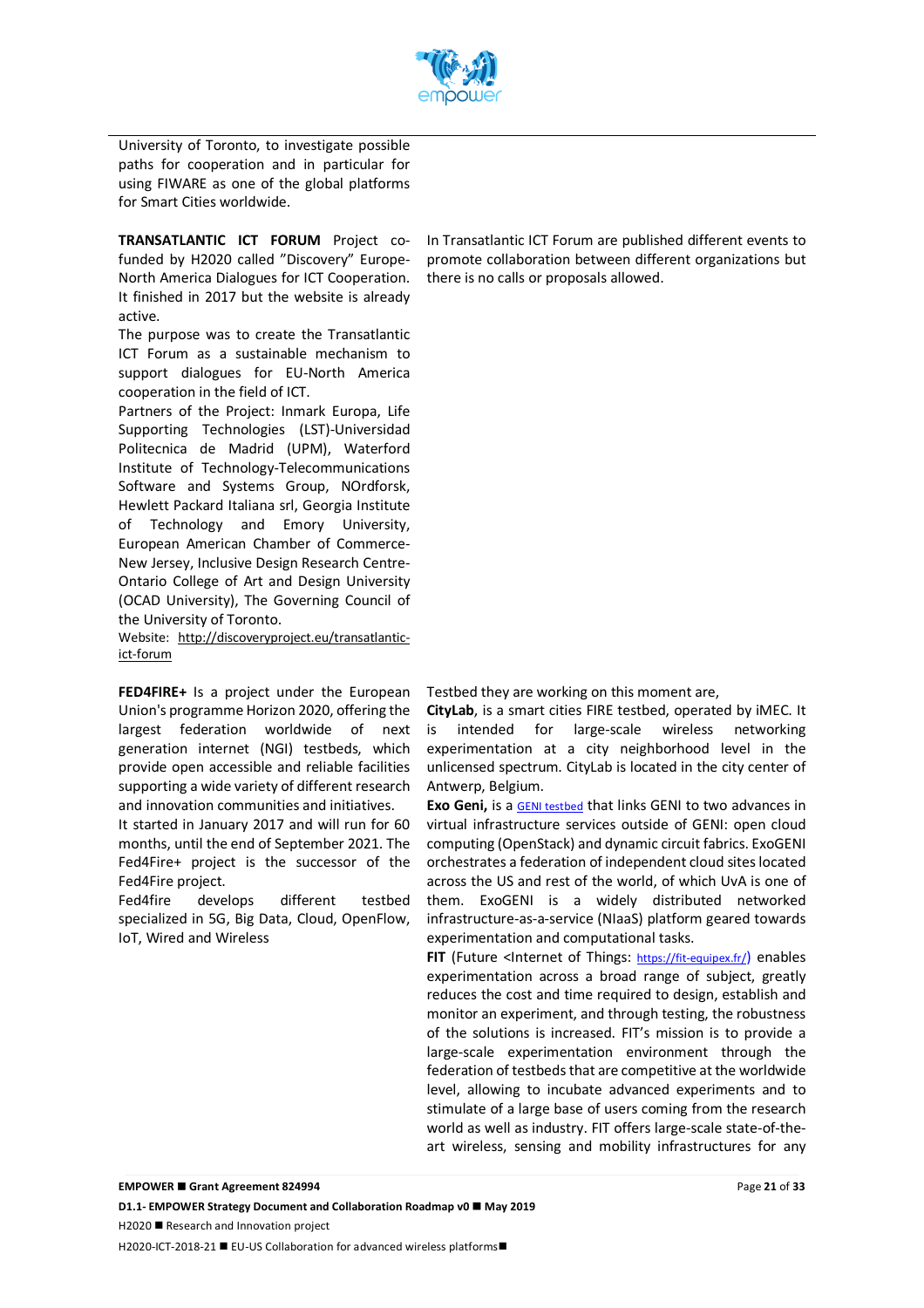

builder of tomorrow's systems and services, who wish to try out, test and validate his/her solution before implementing it in real-life. FIT platforms are located across France: in Paris, Lille, Strasbourg, Lyon, Grenoble and Sophia Antipolis. They offer easy access, a library of tools and online support for wireless and wireless sensor networks including robots. You can even plug your own devices in our testbeds and run your tests there as well.

**FuSeCo,** Future Seamless Communication Playground – located in Berlin – is a pioneering reference facility, integrating various state of the art wireless broadband networks. Two of its most important components are the OpenIMS Playground and the 3GPP Evolved Packet Core prototype platform. Both are discussed in the next slides.

**Grid'5000,** is a large-scale and versatile testbed for Cloud, HPC, Big Data, networking, and deep learning. It is composed of 8 sites (located in France and Luxembourg), and more of 800 servers than can be reserved at the bare metal level. The sites are connected together with a 10-Gbps dedicated backbone.

**OFELIA i2CAT** Island provides an open facility to test and validate experimental research aligned with Future Internet technologies, specifically Software Defined Networking (SDN) and virtualization. The infrastructure is virtualized in order to offer logical isolated substrates to enable simultaneous disruptive research experiments in productive environments without interfering to parallel research users; following an IaaS (Infrastructure as a Service) mode.

**IRIS,** the reconfigurable radio testbed at Trinity College Dublin provides virtualized radio hardware to support the experimental investigation of the interplay between radio capabilities and networks. Our facility pairs underlying flexible radio and computations resources with various hypervisors in the form of software radio frameworks to realize various research and testing configurations.

**LOG–a-TEC** cognitive radio testbed is focused on spectrum sensing in TV whitespaces and cognitive radio applications in wireless sensor networks. A license from the local regulator allows for low-powered transmissions in TV whitespaces as well as frequency bands for unlicensed devices.

**NETMODE** testbed is a Wi-Fi testbed belonging to the National Technical University of Athens (NTUA). It consists of 20 x86 compatible nodes positioned indoors in an office environment.

**NITOS,** is comprised of 2 wireless testbeds for experimentation with heterogeneous technologies. An outdoor testbed, featuring Wi-Fi, WiMAX and LTE support and an indoor isolated testbed comprised of advanced powerful nodes.

**Perform LTE,** testbed follows a holistic approach combining different type of equipment, LTE radio access emulators equipment, Evolved Nodes B (eNBs), User Equipments (UEs) both commercial and engineered to provide measurements, and an Evolved Packet Core (EPC) emulation system. All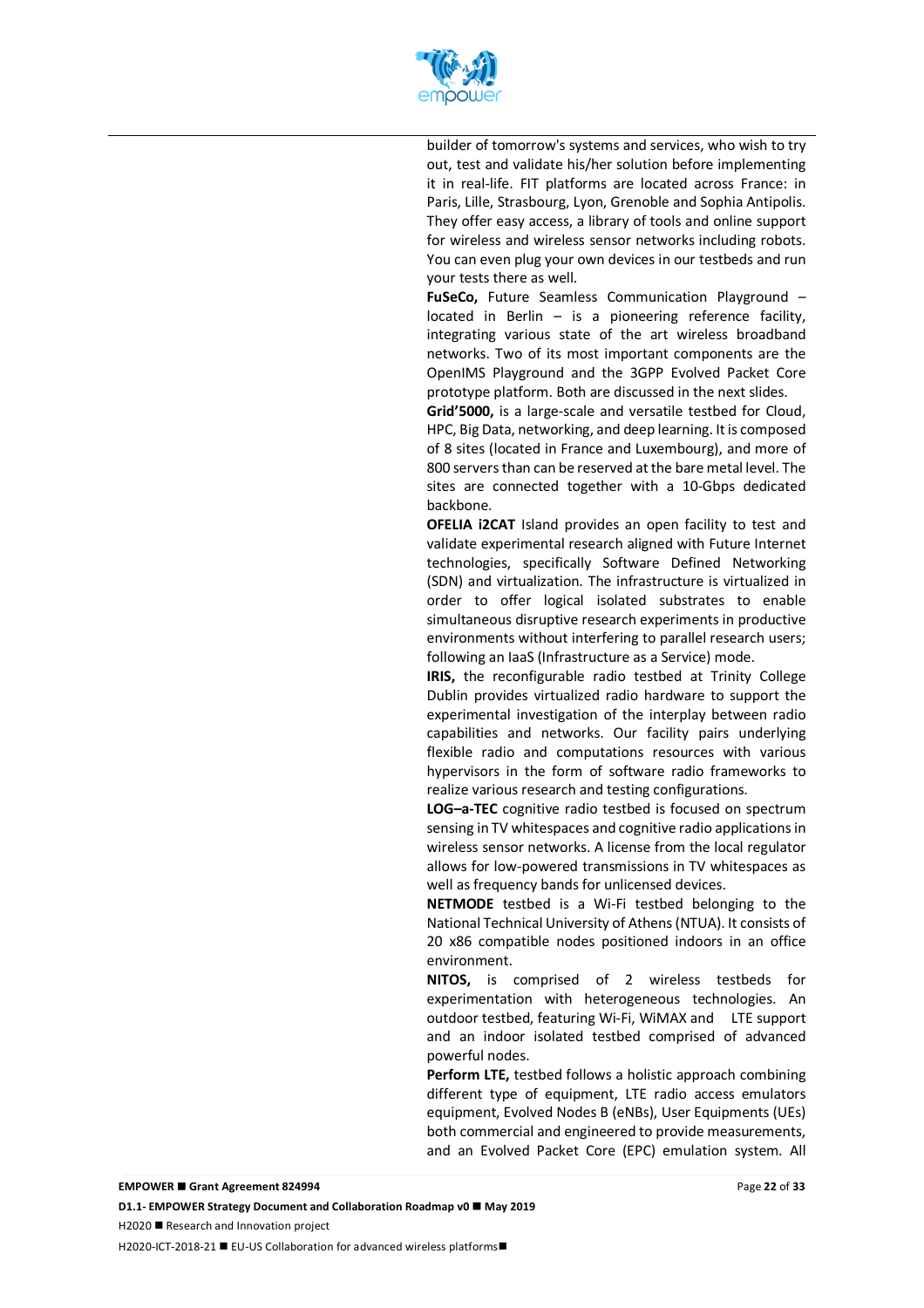

these elements can be combined, and experimentation can be performed in all the components of a LTE network.

**PL-LAB** provides an access to distributed laboratory, spread around Poland and interconnecting major academia institutions and offering variety of equipment with different functionalities at a large scale. The major focus of experiments performed so far in PL-LAB was on how to enable Parallel Internet paradigms in future networks.

**Planetlab Europe,** Planetlab Europe is the European arm of the global PlanetLab system, the world's largest research networking facility, which gives experimenters access to Internet-connected Linux virtual machines on over 1000 networked servers located in the United States, Europe, Asia, and elsewhere.

**Portable Wireless Testbeds,** the WiSHFUL project offers access to several wireless testbeds, such as TWIST (TUB), wiLab.t (iMinds), IRIS (TCD), Orbit (Rutgers University) and a FIBRE Island at UFRJ. All of these testbeds are installed in either office environments or other dedicated testbed environments. Because some research requires doing measurement campaigns or actual testing in heterogeneous environments, the WiSHFUL project also offers a portable testbed to the community.

**Smart Santander,** is a large scale smart city deployment in the Spanish city of Santander. The testbed supports two types of experiments: Internet of Things native experimentation (wireless sensor network experiments) and service provision experiments (applications using real-time real-world generated sensor data). **Tengu**, is a platform for big data experimentation, which allows for scalable streaming, analysis and storage of large amounts of heterogeneous data. Tengu offers access to heterogeneous storage technologies, supports both offline and real-time data analysis components and provides resource and data monitoring tools.

**Virtual Wall,** is an emulation environment that consists of 100 nodes (dual processor, dual core servers) interconnected via a non-blocking 1.5 Tb/s Ethernet switch, and a display wall (20 monitors) for experiment visualization. Each server is connected with 4 or 6 gigabit Ethernet links to the switch. The experimental setup is configurable through Emulab, allowing to create any network topology between the nodes, through VLANs on the switch. On each of these links, impairments (delay, packet loss, bandwidth limitations) can be configured.

**w-iLAB.t,** testbed is composed of two separate deployments, of which initially only the one called "w-iLab.t Zwijnaarde" will be available through the Fed4FIRE federation for the first round of open call experiments. This testbed is intended for Wi-Fi and sensor networking experimentation. It is located in Zwijnaarde, a district of Ghent, and belongs to iMinds.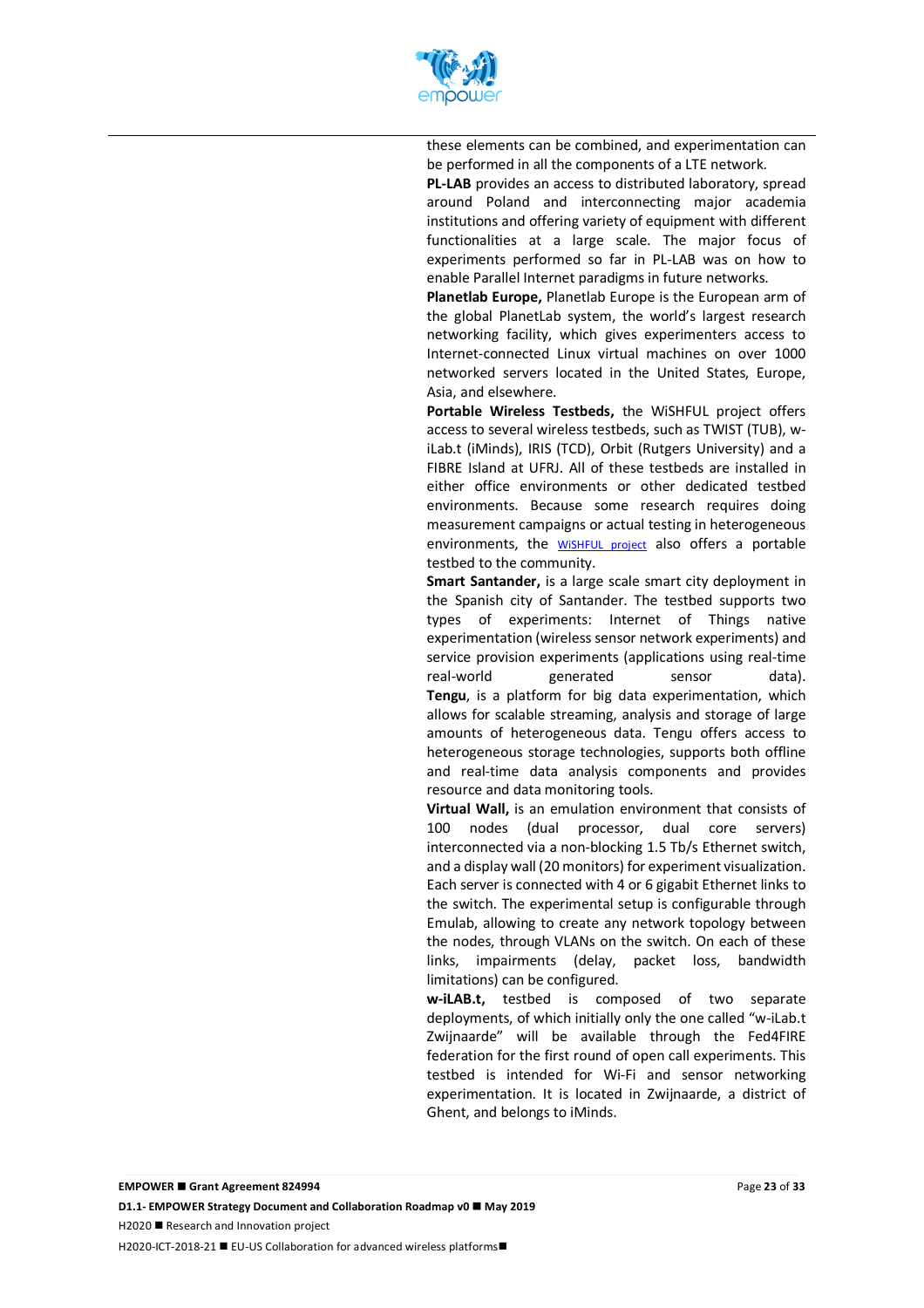

# **6. Annex II: List of related USA Activities**

This annex presents a deep analysis of all the related research USA programmes developing technologies developing technologies for the advance wireless developing.

**US**

**NATIONAL SCIENCE FOUNDATION (NSF)** supports fundamental research in wireless communications and wireless data networks, from the early days of the Internet. NSF has already been paving the way for 5G wireless data networks and beyond.

NSF investments in the next generation of data networks spread across various research programs as well as infrastructure investments in advanced testbeds.

#### Research in 5G spans a comprehensive array of areas from advanced physical layers to the support of emerging applications in 5G networks.

#### **INSTITUTION PROGRAMMES AND PROJECTS**

#### NSF INTEL PARTNERSHIP ON INFORMATION-CENTRIC NETWORKING IN WIRELESS EDGE NETWORKS

Next-generation wireless networks, utilizing a wide swath of wireless spectrum and an array of novel technologies in the wired and wireless domains, are on the cusp of unleashing a broadband revolution with promised peak bit rates of tens of gigabits per second and latencies of less than a millisecond.

NETWORKING TECHNOLOGIES AND SYSTEMS (NeTS) Computer and communication networks need to be available anytime and anywhere, and be accessible from any device. Networks need to evolve over time to incorporate new technologies, support new classes of applications and services, and meet new requirements and challenges; networks need to scale and adapt to unforeseen events and uncertainties across multiple dimensions, including types of applications, size and topology, mobility patterns, and heterogeneity of devices and networking technologies.

COMMUNICATION AND INFORMATION FOUNDATION (CIF)

CIF program supports potentially transformative research that addresses the theoretical underpinnings of information acquisition, transmission, and processing in communications and information processing systems. As a result, CIF projects strengthen the intellectual foundations of communications, information theory, signal processing, and statistical learning in a variety of network types such as wireless and multimedia networks, sensor networks, social networks, and biological and quantum networks.

COMMUNICATIONS CIRCUITS AND SENSING-CIRCUITS (CCSS)

The CCSS Program is intended to spur visionary systemsoriented activities in collaborative, multidisciplinary, and integrative research. CCSS supports systems research in hardware, signal processing techniques, and architectures to enable the next generation of cyberphysical systems (CPS) that leverage computation, communication, and algorithms integrated with physical domains. CCSS supports innovative research and integrated educational activities in micro- and nanoelectromechanical systems (MEMS/NEMS),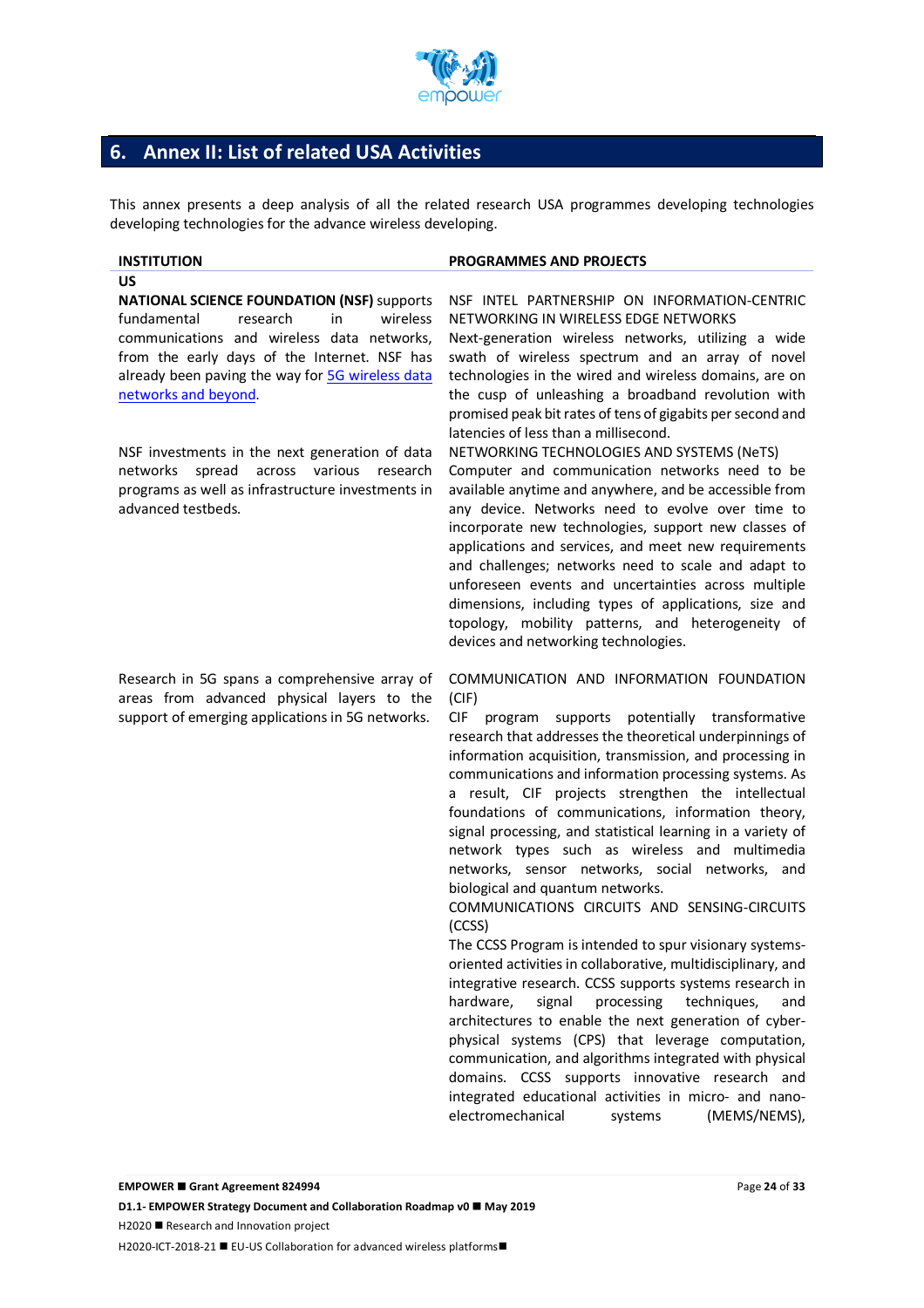

communications and sensing systems, and cyberphysical systems.

ENHANCING ACCES TO THE RADIO SPECTRUM (EARS) The National Science Foundation's Directorates for Computer and Information Science and Engineering (CISE), Engineering (ENG), and Mathematical and Physical Sciences (MPS) are coordinating efforts to identify bold new concepts with the potential to contribute towards significant improvements in the efficiency of radio spectrum utilization, protection of passive sensing services, and the ability for traditionally underserved Americans to benefit from current and future wireless-enabled goods and services. This EARS program seeks to fund innovative collaborative research addressing large-scale challenges that transcend the traditional boundaries of existing programs.

FUTURE INTERNET ARCHITECTURES – NEXT PHASE (FIA-NP)

Continuing its long-standing commitment of supporting groundbreaking research in large-scale networking systems

INDUSTRY/UNIVERSITY COOPERATIVE RESEARCH CENTERS PROGRAM (I/UCRC)

The Industry-University Cooperative Research Centers (IUCRC) program develops long-term partnerships among industry, academe, and government. The Centers are catalyzed by an investment from the National Science Foundation (NSF) and are primarily supported by industry Center members, with NSF taking a supporting role in the development and evolution of the Center.

WIRELESS INNOVATION BETWEEN FINLAND AND US (WIFIUS)

The US National Science Foundation (NSF) and the Academy of Finland have signed a Memorandum of Understanding (MOU) on research cooperation in the area of wireless networking. This MOU provides an overarching framework to encourage collaboration between the US and Finland research communities and sets out the principles by which jointly supported activities may be developed.

NSF SBIR/STTR PROGRAM

This program helps startups and small businesses transform their ideas into marketable products and services. It is focused on high-risk and high-impact technologies.

PAWR

The Platform for Advanced Wireless Research Project Office (PPO) manages the \$100 million public-private partnership and oversees the research platforms. Funded by CISE research resources from NSF Programs. It was started in April 2018 and will end in March 2023. There are two different research platforms in PAWR,

**US IGNITE,** spurs the creation of next-generation applications and services that leverage advanced networking technologies to build the foundation for smart communities, including cities, rural areas, regions, and states. The nonprofit organization helps to accelerate new wired and wireless networking advances from research to prototype to full-scale smart community and interconnected national deployments.

**D1.1- EMPOWER Strategy Document and Collaboration Roadmap v0 ■ May 2019**  $H2020$  **Research and Innovation project** H2020-ICT-2018-21 ■ EU-US Collaboration for advanced wireless platforms■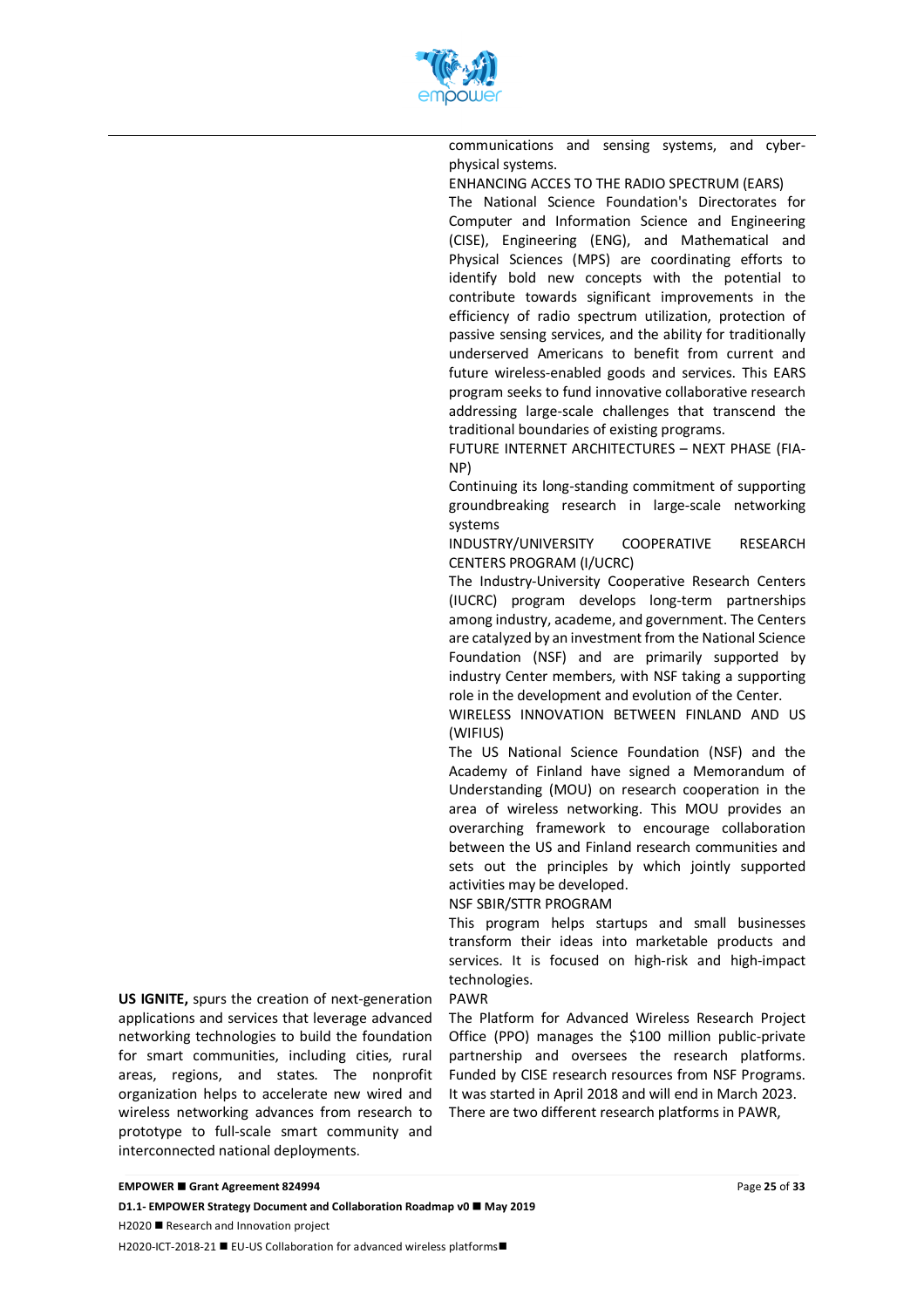

1. POWDER: Platform for Open Wireless Data-driven Experimental Research, in partnership with RENEW, Reconfigurable Ecosystem for Next-gen End-to-end Wireless.

POWDER-RENEW consists in creating a collaboration with municipal and state leadership from *Salt Lake City* and Utah, will create an advanced wireless research platform that will cover 2.3 square miles of the *University of Utah* campus, 1.2 square miles of downtown Salt Lake City and a two-mile corridor in between, reaching a potential population of 40,000 people. While it will enable wireless research across many technical areas, the research platform will offer unique and specialized capabilities for dynamic spectrum sharing and advanced wireless antenna technologies.

2. COSMOS: Cloud Enhanced Open Software Defined Mobile Wireless Testbed for City-Scale Deployment.

COSMOS is partnering with *New York City, Silicon Harlem, City College of New York, University of Arizona* and *IBM,* to bring this advanced wireless test bed to life in New York City. The test bed will cover 1 square mile in a vibrant, densely-populated neighborhood in West Harlem. The technical focus of the COSMOS platform is on ultra-high-bandwidth and low-latency wireless communications, with tightly coupled edge computing, a type of cloud computing enabling data processing at the edge of the network. COSMOS will pursue millimeterwave radio communications and dynamic optical switching technologies. This new wireless research platform will allow for experimentation at a scale that could not be achieved previously, thereby enabling new services and applications to benefit the entire community.

#### SMART GIGABIT COMMUNITIES

US Ignite's Smart Gigabit Communities (SGC) program is a network of more than 25 communities, each committed to the goal of accelerating the development, deployment and sharing of smart community/ Internet of Things (IoT) applications as an important element of their efforts to drive local innovation economies. Participating SGC communities leverage local resources Including high-speed networks, local university researchers and innovation steering committee of local stakeholders to support application deployment and sharing.

CLOUDLAB TECHNOLOGY

The software stack that manages CloudLab is based on Emulab, a testbed control suite that has been developed by the Flux Research Group at the University of Utah. Emulab's primary strength lies in provisioning an ensemble of resources at the physical level, giving experimenters "raw" access to compute, network, and storage resources. The description of an ensemble includes a full description of the network, enabling Emulab to tightly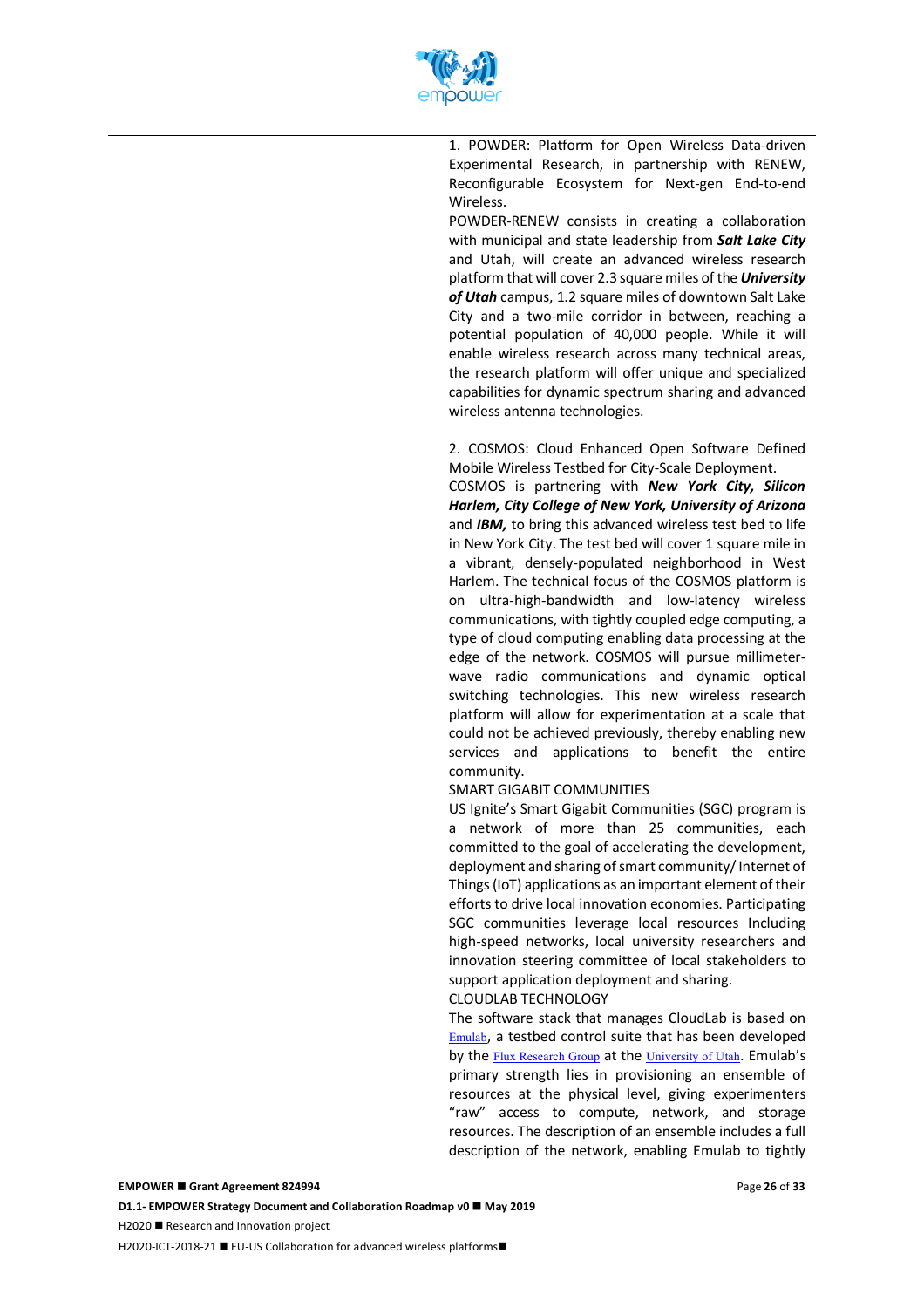

control network topologies and to do network-aware resource placement.

 $\rightarrow$  *Geni:* is a distributed infrastructure built by the National Science Foundation to support research in networks and distributed systems. CloudLab uses many technologies that were originally developed for GENI.

#### COLOSSEUM

Is an electronic arena funded under the Grand Challenge called the Spectrum Collaboration Challenge.

The Colosseum testbed can emulate tens of thousands of possible interactions among hundreds of wireless communication devices—including cell phones, military radios, Internet-of-Things devices, and a litany of others—operating simultaneously in a square-kilometer expanse. That's an area some 40 times that of the Roman Colosseum's six acres.

- The Colosseum testbed is a 256-by-256-channel RF channel emulator, which means it can calculate and simulate in real-time more than 65,000 channel interactions among 256 wireless devices.
- it resides in a mere 30-foot by 20-foot server room on the campus of the Johns Hopkins University Applied Physics Laboratory (APL) in Laurel, MD,
- Each simulated channel behaves as though it has a bandwidth (information content) of 100 MHz the testbed supports 25.6 GHz of bandwidth in any instant.
- Each channel's transmission and reception frequency is tunable between 10 MHz (as in broadcast FM radio) and 6 GHz (as in WiFi).
- The amount of digital RF data coursing through the Colosseum each second, more than 52 terabytes, exceeds the estimated amount of information contained in the entire print collection of the Library of Congress.
- Engineers at APL assembled the Colosseum with 128, two-antenna, software defined radio (SDR) units built by National Instruments (NI). Emulating electromagnetic waves from these radios traversing the physical world is no small task. To tackle this, APL partnered with NI to put 64 field programmable gate arrays (FPGAs) to the task. The FPGAs enable the Colosseum to make the SDRs behave as though they are operating in any of countless environments, each designed like an electromagnetic movie set.

composed of leading telecommunications service their most recent publications are the following,

**5G AMERICAS** is an industry trade organization 5G Americas publishes regularly white papers, some of

Page **27** of **33**

**DARPA.** Defense Advanced Research Projects Agency. Its main mission is to make pivotal investments in breakthrough technologies for national security. The ultimate results have included not only game-changing military capabilities, but also such icons of modern civilian society such as the Internet, automated voice recognition and language translation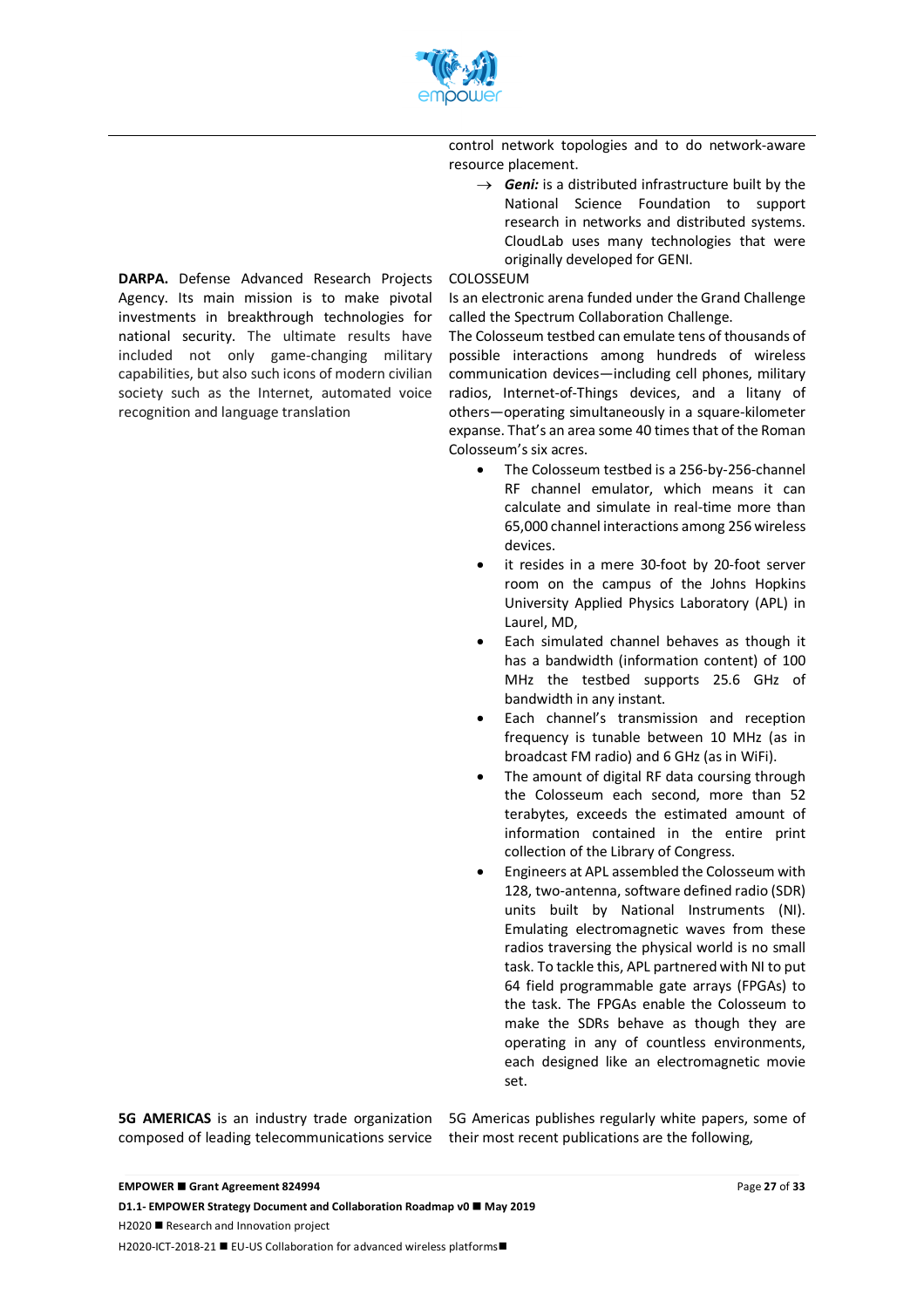

providers and manufacturers. The organization's mission is to advocate for and foster the advancement and full capabilities of LTE Wireless technologies and their evolution to 5G Americas is invested in developing a connected Wireless community while leading 5G development for all the Americas. 5G Americas is headquartered in Bellevue, Washington.

Companies involved: at&t, Cable&Wireless, Cisco, Commscope, Ericsson, Intel, Kathrein, Mavenir, Nokia, Qualcomm, Samsung, Shaw), Sprint, Telefónica, T-Mobile, WOM.

Website: http://www.5gamericas.org/en/newsroom/pressreleases/

**INTERNATIONAL CENTER FOR ADVANCED INTERNET RESEARCH (iCAIR)**, The mission of iCAIR is to Accelerate Leading-Edge Innovation and Enhanced Digital Global Communications through Advanced Internet Technologies, in Partnership with the International Community. The Center accomplishes its mission by undertaking research and development (R&D) projects in four key areas; Advanced Applications, Advanced Network Middleware,Advanced Infrastructure, and Public Policy Initiatives.

This organization is working on different research projects to promote international relations based on its four keys areas.

- The Status of Open Source for 5G, February 2019
- 5G Spectrum Vision, February 2019
- 5G Communications for Automation in Vertical Domains, November 2018
- New Services & Applications with 5G Ultra-Reliable Low Latency Communications, November 2018
- Evolution of Security in 5G, October 2018

**Grid Networks:** Next Generation Networks and Computational Grids, the development of new types of information technology continues to progress rapidly. It has often been noted that one way to view the future is to visit an advanced technology research lab where innovative developers are creating powerful new architecture, protocols, integrated systems.

Optical Network Architecture and DWDM,

**Optical Metro Network Initiative (OMNI)** is developing a reference model for multiple next generation large scale communication services, based on optical technologies that allow for lightpath-based services supported by advanced photonic technologies. One of the key projects of this initiative is the OMNInet testbed. OMNInet is an inter-organizational cooperative research partnership, which includes iCAIR, Nortel, SBC (now AT&T), the Electronic Visualization Lab at the University of Illinois at Chicago, the MCS Division of Argonne National Lab, CANARIE (the Canadian Advanced Network for Advanced Research, Industry, and Educations. Experiments on the testbed have been extended via NetherLight to SurfNet in the Netherlands.

**Optical Dynamic Intelligent Network (ODIN)**, experimental architecture is being developed by iCAIR to explore new techniques for lightpath provisioning, in particular as a mechanism for bringing directly into applications capabilities that traditionally are placed deep within the core of networks.

**Simple Path Control (SPC)** Protocol, is a signaling mechanism that allows for edge processes, including applications, to communicate requirements for specific paths through a network by signaling to a server capable of establishing such paths using core network resources. **OptIPuter** is a national and international distributed facility that closely relates multiple IT components, including optical networking, Internet Protocol (IP), high performance computational clusters, computer storage, and visualization technologies. It is an infrastructure envisioned as one that will tightly couple computational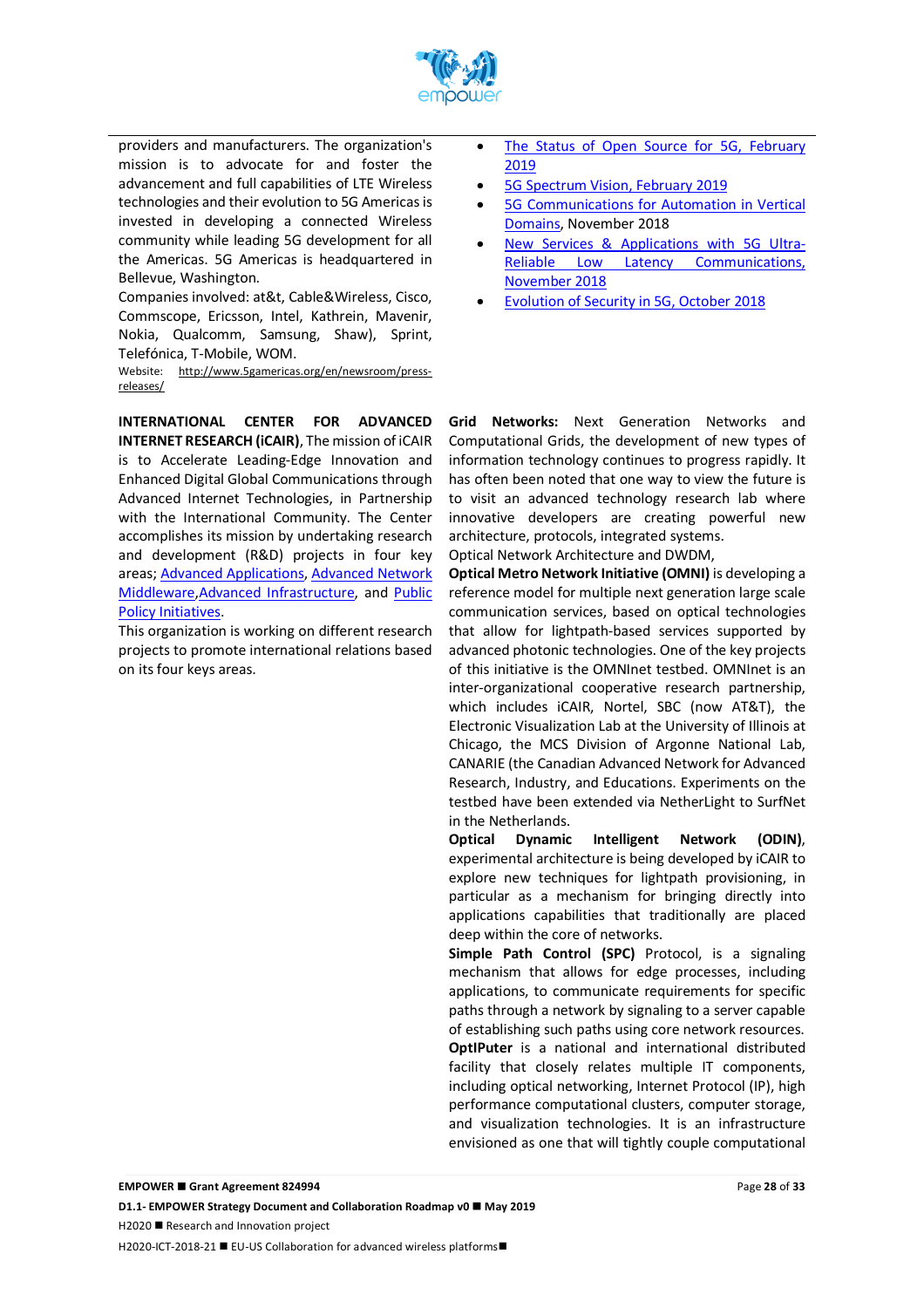

resources over parallel optical networks using the IP communication mechanism.

**Distributed Optical Testbed (DOT)**. DOT is being designed and implemented by an inter-organizational cooperative research partnership to facilitate the research and development of innovative techniques that require the efficient execution of distributed applications.

**Global Lambda Integrated Facility (GLIF)**, iCAIR is a founding member of the Global Lambda Integrated Facility (GLIF) is an international organization that is advancing new concepts, architecture and services related to dynamically provisioned lightpath (lambda) networking.

**National Lambda Rail,** One such initiative, the National Lambda Rail $(MLR)$ , has created a distributed fiber facility across the US. Half of that fiber can be used for research projects. iCAIR is participating in several projects that are using the NLR for experimental projects. The connection point for these research projects is the StarLight facility. Several of these projects use the CaveWave, a 10 Gbps research circuit between UIC and UCSD managed by EVL. **Multiple 10 Gbps Computational Clusters**. Traditionally, iCAIR computational clusters have been based on racks of compute nodes with I/O for each node provided by a GE link to a high performance L2 switch, aggregate the single GE flows to 10 GE. Currently, iCAIR is designing computational clusters that will have 10 G NICs as part of each node. iCAIR is evaluating and experimenting the various components required, high performance backplanes, NICs based on various protocols, Linux stacks, protocols, off-load technologies, writable processors, and others.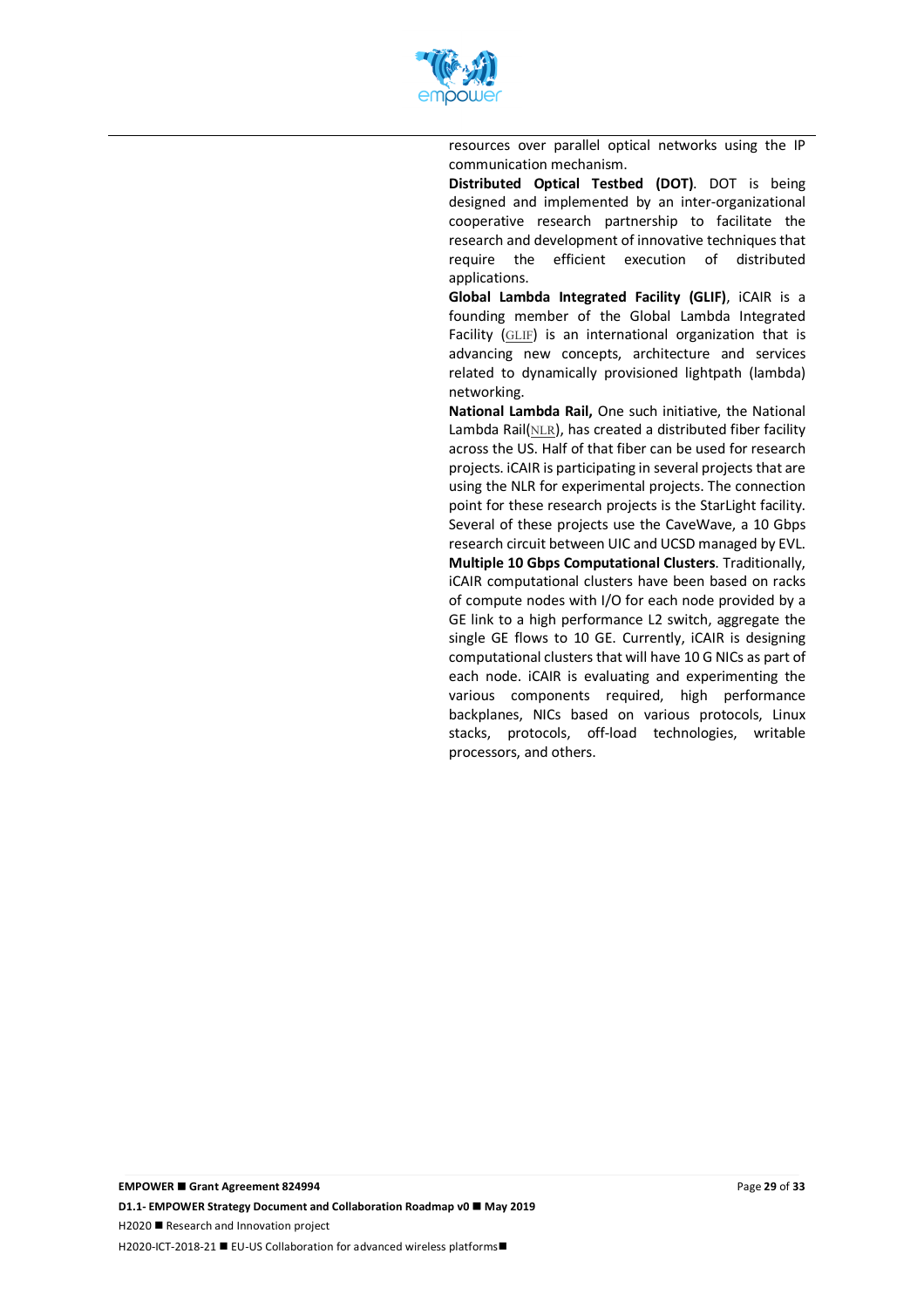

# **7. Annex III: EMPOWER-PAWR Joint meeting: Notes and Actions points**

#### **EMPOWER-PAWR joint meeting**

**Notes and Action points**

#### **Paris, 29/4/2019**

A joint meeting between the European Union H2020 EMPOWER project and the US-based PAWR program was organized in Paris on 29/4/2019, in parallel with IEEE International Conference on Computer Communications (IEEE INFOCOM).

EMPOWER is a European H2020 project with a mission to support collaboration and accelerate the joint development between the EU and the USA on advanced wireless experimental research, targeting the new connectivity frontiers beyond 5G.

PAWR (Platforms for Advanced Wireless Research) is a US-based 5G research consortium funded by the National Science Foundation and the PAWR Industry Consortium, which brings together 28 of the nation's leading companies and associations in wireless.

The main objective of the joint meeting was to liaise key persons in Europe and USA to share information and start discussing possible joint activities related to advanced wireless platforms at both sides of the Atlantic towards 5G and beyond 5G technologies. In addition, the ongoing work of the three ICT-17-2018 projects and the on-going NSF PAWR projects was presented. Each of these projects shortly highlighted the services provided by their projects, the infrastructure available at this stage and their roadmap.

Remy Bayou (EC DG Connect) and Monisha Gosh (NSF CISE) briefly presented the vision of the European Commission and NSF for the EU-US collaboration on advanced wireless platforms followed by the presentations of Serge Fdida, EMPOWER coordinator and Manu Gosain, PAWR director. It was emphasized that EMPOWER can act as the catalyst for such collaboration and it can provide different tools to foster joint activities, such as organization of joint workshops, mobility of researchers, hackathons, etc.

The 2 Phase 1 PAWR nodes were presented (see their respective web sites for more information).

- COSMOS by Ivan Seskar. COSMOS is partnering with New York City, Silicon Harlem, City College of New York, University of Arizona and IBM, to bring advanced wireless testbed to life in New York City. The testbed covers 1 square mile in a vibrant, densely-populated neighborhood in West Harlem. The technical focus of the COSMOS platform is on ultra-high-bandwidth and low-latency wireless communications, with tightly coupled edge computing, a type of cloud computing enabling data processing at the edge of the network. COSMOS pursues millimeter-wave radio communications and dynamic optical switching technologies, allowing experimentation at a scale that could not be achieved previously, thereby enabling new services and applications to benefit the entire community.
- POWDER by David Schruig, which is a Platform for Open Wireless Data-driven Experimental Research. It is a testbed in Salt Lake City (SLC) to enable mobile and wireless research in a "living lab" environment, enabling academia and industry to do research
- RENEW by Edward Knightly, which enables fundamental advances in wireless technologies by building an at scale massive MIMO research testbed and provides plug-n-play end-to-end experimentation observability and measurability, it is fully programmable open source design.
- POWDER integration will bring RENEW to others. POWDER-RENEW is the collaboration with municipal and state leadership from Salt Lake City and Utah, creates an advanced wireless research platform that covers 2.3 square miles of the University of Utah campus, 1.2 square miles of downtown Salt Lake City and a twomile corridor in between, reaching a potential population of 40,000 people.

As mentioned from Manu Gosain, PAWR phase 2 projects are under selection and should be announced soon. They might most likely cover verticals rather than core wireless as for COSMOS and POWDER-RENEW.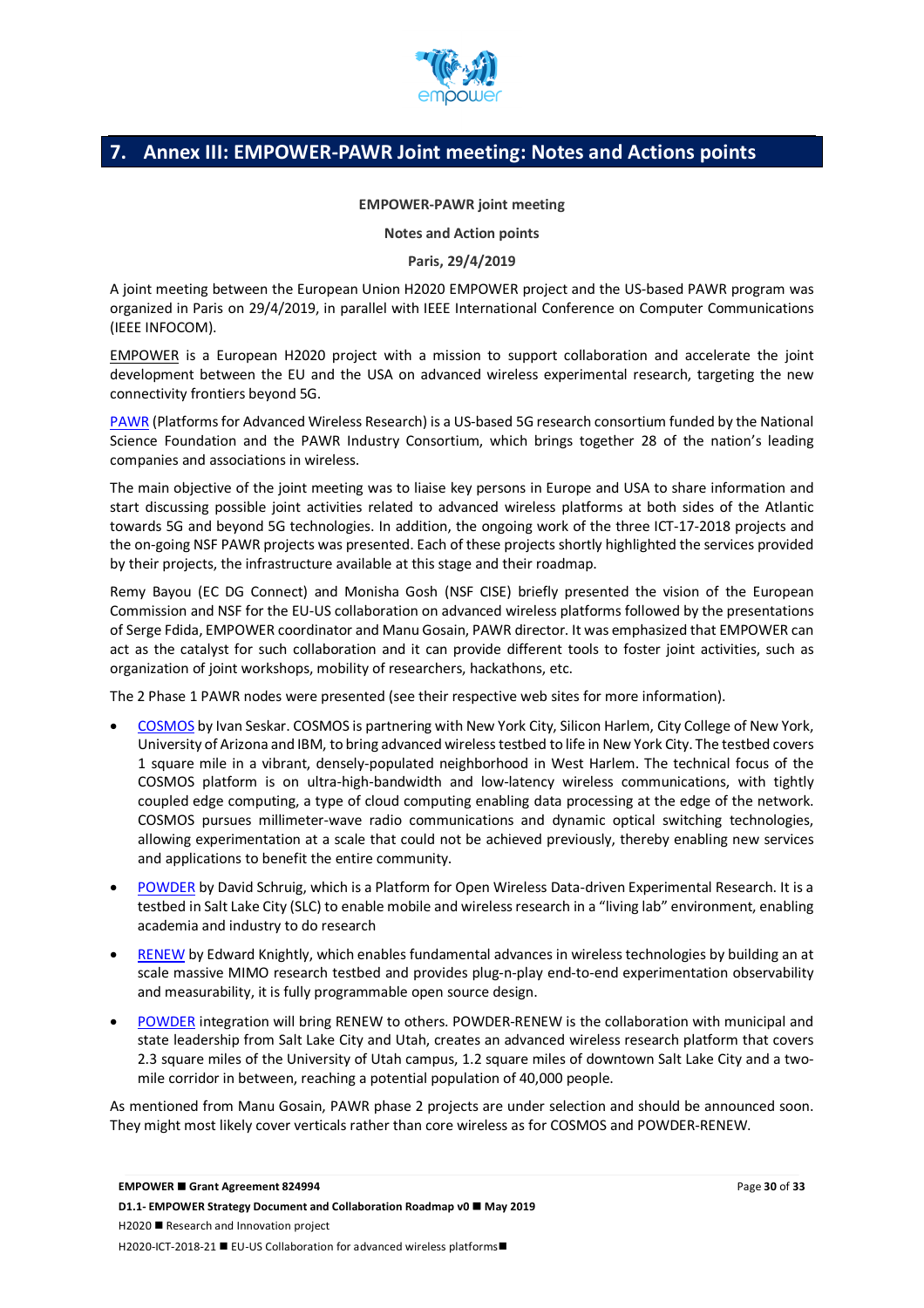

5G-PPP phase 3 projects (ICT-17 platforms) were presented (likely precise information is found on their web sites):

- 5G-EVE, by Rodolphe Legouable. The 5G-EVE facility will enable experiments with: heterogeneous access, including NR, licensed/unlicensed spectrum, advanced spectrum management; Mobile Edge Computing, backhaul, core/service technologies; means for site-interworking and multi-site/domain/technology slicing/orchestration. The 5G-EVE end-to-end facility consists of the interconnection of four 5G-site-facilities (France, Spain, Italy, Greece), which have been selected because of their considerable previous work with vertical industries and standardization bodies, on top of their 5G technology competences. 5G-EVE aims at creating synergies between a significant number of facilities that will ensure sustainability and impact in terms of exploitation.
- 5G-VINNI by Per Hjalmar. The 5G-VINNI aims to: Design an advanced and accessible 5G end to end facility; Build several interworking sites of the 5G-VINNI end to end facility; Provide user friendly zero-touch orchestration, operations and management systems for the 5G-VINNI facility; Validate the 5G KPIs and support the execution of E2E trial of vertical use cases to prove the 5G-VINNI capabilities; Develop a viable business and ecosystem model to support the life of the 5G-VINNI facility during and beyond the span of the project; Demonstrate the value of 5G solutions to the 5G community particularly to relevant standards and open source communities with a view to securing widespread adoption of these solutions. The main facility sites are Norway (Oslo, Kongsberg), UK (Martlesham), Spain (Madrid), Greece (Patras)
- 5G-GENESIS by Jean-Michel Duquerrois. Its main goal is to validate 5G KPIs for various 5G use cases, in both controlled setups and largescale events in order to realize an integrated End-to-end 5G Facility. The five platforms of the 5GENESIS Facility, and their main features/orientation, are: The Athens Platform: An edgecomputing-enabled shared radio infrastructure (gNBs and small cells), with different ranges and overlapping coverage that are supported by an SDN/NFV enabled core, to showcase secure content delivery and low latency applications in large public-events; The Málaga Platform: Automated orchestration and management of different network slices over multiple domains, on top of the 5G NR and fully virtualized core network to showcase mission critical services in the lab and in outdoor deployments; The Limassol Platform: Radio interfaces of different characteristics and capabilities, combining terrestrial and satellite communications, integrated to showcase service continuity and ubiquitous access in underserved areas; The Surrey Platform: Multiple radio access technologies that can support massive Machine Type Communications (mMTC), including 5G NR and NB-IoT, combined under a flexible Radio Resource Management (RRM) and spectrum sharing platform to showcase massive IoT services; The Berlin platform: Ultra dense areas covered by various network deployments, ranging from indoor nodes to nomadic outdoor clusters, coordinated via advanced backhauling technologies to showcase immersive service provisioning.

Two sessions followed in order to explore potential lines of joint activities.

Raymond Knopp introduced the discussion on potential joint experimentation between EU and US. The issues discussed were around Software component store, Open Source Domain Analysis and Joint and Cross-Platform Experimentation. The potential to use ICT-17/19/20 and the evolutions in Horizon Europe and PAWR nodes in order to bring forward the joint research and ideas via industry driven initiatives. There is a major opportunity for academic research to have more direct impact in pushing ideas to industry designs. There are several initiatives to be exploited such as Linux Foundation that federates software for Telecom Technology demonstrators; Telecom infrastructures projects, Small-cell forum and many others. There is a need for catalog of HW/SW tools and how to use them to build technology demonstrators and finally to promote 5G and beyond 5G technologies in industry driven venues and fora.

Alain Mourad hosted a session entitled "EMPOWER Advanced Roadmap", where he assessed future technical areas on the path of 5G evolution and the associated experimental challenges. These research areas currently include enhancements to existing 5G specifications to support full-fledged operations in a wide range of vertical use cases, support of low-power low-cost devices, and support for spectrum above 50 GHz. Moving forward, research areas will include support of moving and flying cells and relays, highly accurate positioning, machine learning-based advanced spectrum sharing, and fine integration of cellular and non-cellular technologies. Longer-term objectives include support for spectrum above 100 GHz, pervasive machine learning and artificial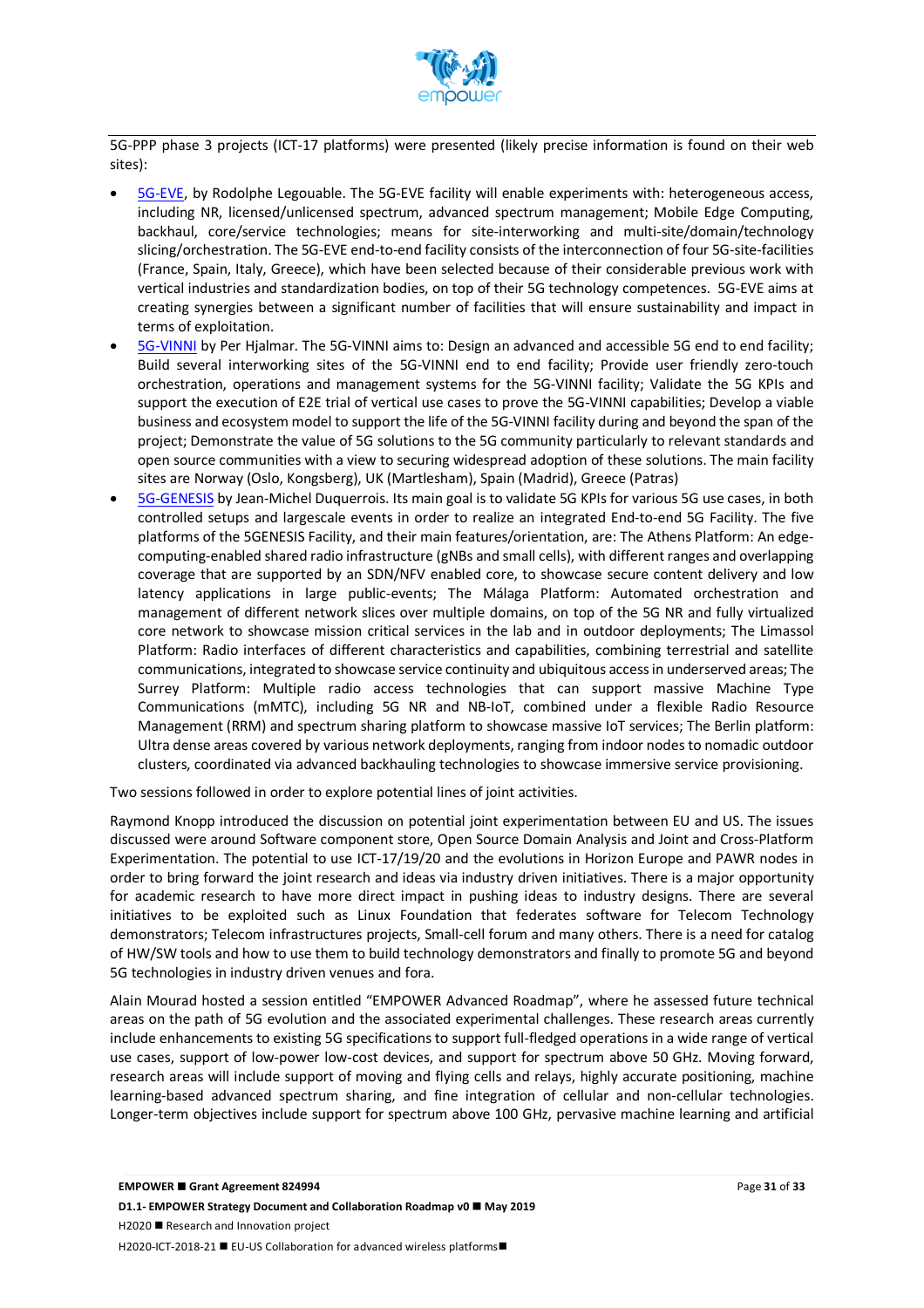

intelligence, integration of non-wireless communication technologies (sensing, radar, charging, imaging), and integration of massive High-Altitude Platforms (HAPs) and Very Low Earth Orbit (VLEO) satellites.

Extensive discussions followed, demonstrating joint interest, even if ICT17 and PAWR have different approaches and objectives. However, our mission is also to liaise US and EU on advanced wireless platforms reaching out to a broader community (e.g., not restricted to ICT17 and PAWR invited to this first event).

This joint meeting will be followed from other activities and opportunities for discussions, such as the EUCNC workshop (Valencia, June 2019) the GEFI (Portugal, November 2019) and others to be introduced at a later stage.

#### *Highlights from the discussion:*

There are differences in Europe and USA:

- The PAWR and ICT-17 platforms have different target and missions but show some potential common interest.
- The road mapping activity (is minimal in PAWR).
- PAWR focuses in pure research and the first PAWR nodes are oriented beyond 5G.
- ICT-17 platforms are demonstrating 5G and the focus is mostly deployment, where ICT-19 will address verticals landing on ICT17 infrastructures.
- There exist some commonalities is different areas
- Differences existed in the past between FIRE and GENI however collaboration happened, so we need to further investigate the commonalities and the collaboration paths.
- The two new PAWR platforms (phase 2) are driven by applications providing a big potential for deployment, which means that are closer to vertical sectors.
- EMPOWER can act as the catalyst of the cooperation through the tools that we have:
	- Key technologies as described in the roadmap is important,
	- Benchmarking of usability,
- EMPOWER roadmap welcome contributions from European and US experts as discussed during the joint meeting.
- Joint experimentation is not easy to enable. It was mentioned more detailed and practical information about the respective platforms is necessary for both sides.
- EMPOWER can act as catalyst facilitating the exchange of knowledge through the use of the different tools (joint workshops, researchers visit/mobility, hackathons),
- Joint experimentation maybe same verticals through ICT-17 and PAWR nodes or through KPI infrastructures for verticals.
- Commonalities between PAWR and ICT-17 inventory of SW and HW components, tools used, etc. Details of each testbed.

#### **Actions points:**

Based on the discussion that happened during the workshop, four complementary activities will be explored:

#### **1. Sharing practices and solutions**

EMPOWER/PAWR are willing to propose site visits to US and EU delegates with the objective to go into more details and therefore, be in a position to better identify potential opportunities for cooperation. Contacts will be taken to check interest and plan the visits. This concerns ICT17 and PAWR platforms.

#### **2. Exploring E2E system level**

This part aims at questioning how to set-up and E2E open reference architecture. This might be a concern of mutual interest as it goes beyond the wireless specific hardware components and target the issue related to the E2E architecture that should be encountered by most projects.

Three activities are envisaged and will be discussed further, inviting the relevant actors to take part to the debate. They will all be discussed at the next EUCNC EMPOWER/PAWR Workshop on June 18 2019.